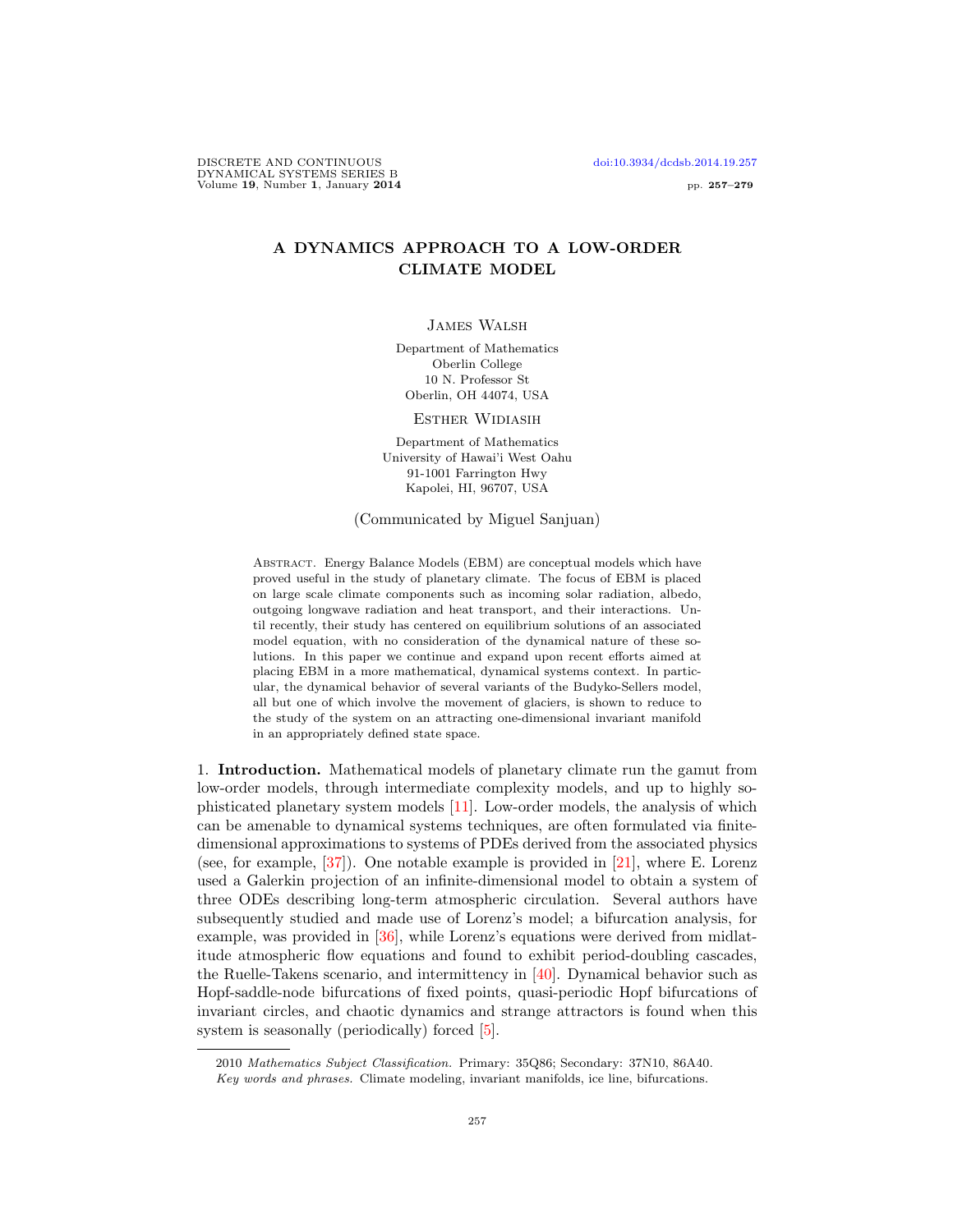Interestingly, the Lorenz system, which Lorenz described as the "simplest possible atmospheric general circulation model," appears as a special case in a threedimensional ocean circulation model which is thermally and wind-driven [\[22\]](#page-22-4). The Lorenz system was coupled to a three-box model of the North Atlantic to study climate variability in [\[32\]](#page-22-5), yielding an atmosphere-ocean model comprised of nine ODEs. This coupled model was used to investigate the ways in which subtle nonlinear interactions of the system components affect the climate.

In another low-order atmosphere-ocean model, Galerkin truncations of the fluid dynamical equations are used to arrive at a system of seven ODEs in [\[39\]](#page-22-6). Geometric singular perturbation theory and bifurcation analysis are used to study model dynamics, which includes intermittent behavior between periodic and chaotic regimes in parameter space.

Galerkin projections from a system of five PDEs, modeling thermally driven ocean flows, onto a 27-dimensional space are used in [\[7\]](#page-21-2) to study the Atlantic Multidecadal Oscillation (AMO). The model exhibits rich dynamics as parameters are varied, including period-doubling bifurcations, Hénon-like strange attractors and, when the system is periodically forced, invariant tori. In particular, a periodic attractor with the spatio-temporal signature of the AMO appears via a supercritical Hopf bifurcation as damping of sea surface temperature anomalies is increased.

W. Langford and G. Lewis provide a simple model of spherical convection with which to investigate the observed polar expansion of the Hadley cells in [\[18\]](#page-21-3). In this work the Navier-Stokes Boussenesq PDE is numerically solved, yielding a hysteresis bifurcation as the equator-to-pole temperature gradient is varied. The overview [\[6\]](#page-21-4) contains a wealth of additional references concerning the efficacy of dynamical systems techniques in the study of low-order climate models.

Low-order models such as those mentioned above are often used to investigate low-frequency variability in various components of climate systems. As such, the time frame is typically one of months or years. The present work concerns Energy Balance Models (EBM) which, as the name suggests, begin with consideration of energy into the planetary system (from the planet's star) and energy out of the system (via radiation and other processes). Seasonal variations, for example, play no role in the EBM presented here. The model time frame should be thought of as being on the order of hundreds of thousands of years. Indeed, EBM were introduced to study glacial extent as a function of solar luminosity [\[8\]](#page-21-5), which is known to have increased significantly over the past few billion years [\[33\]](#page-22-7). The models to be presented each admit an attracting one-dimensional invariant manifold in state space, placing them within the context of low-order models.

The goal of the EBM analyzed in this article is to determine the planet's long term, latitudinally averaged surface temperature, which in turn will depend upon only the most salient climate features. These features include incoming solar radiation, albedo, outgoing longwave radiation and meridional heat transport. Due to the approximations used in an EBM of the many physical processes involved in a planet's climate, these models are conceptual in nature, providing a broad view of the dependence of temperature on a few essential climate components. We note, nonetheless, that such simple models play an important role in the study of climate as they "will always be needed if one is to have a chance to understand what the complex general circulation models are doing"([\[29\]](#page-22-8), p. 619). The focus here is on the behavior of energy balance models when naturally modified to incorporate a dynamical systems perspective.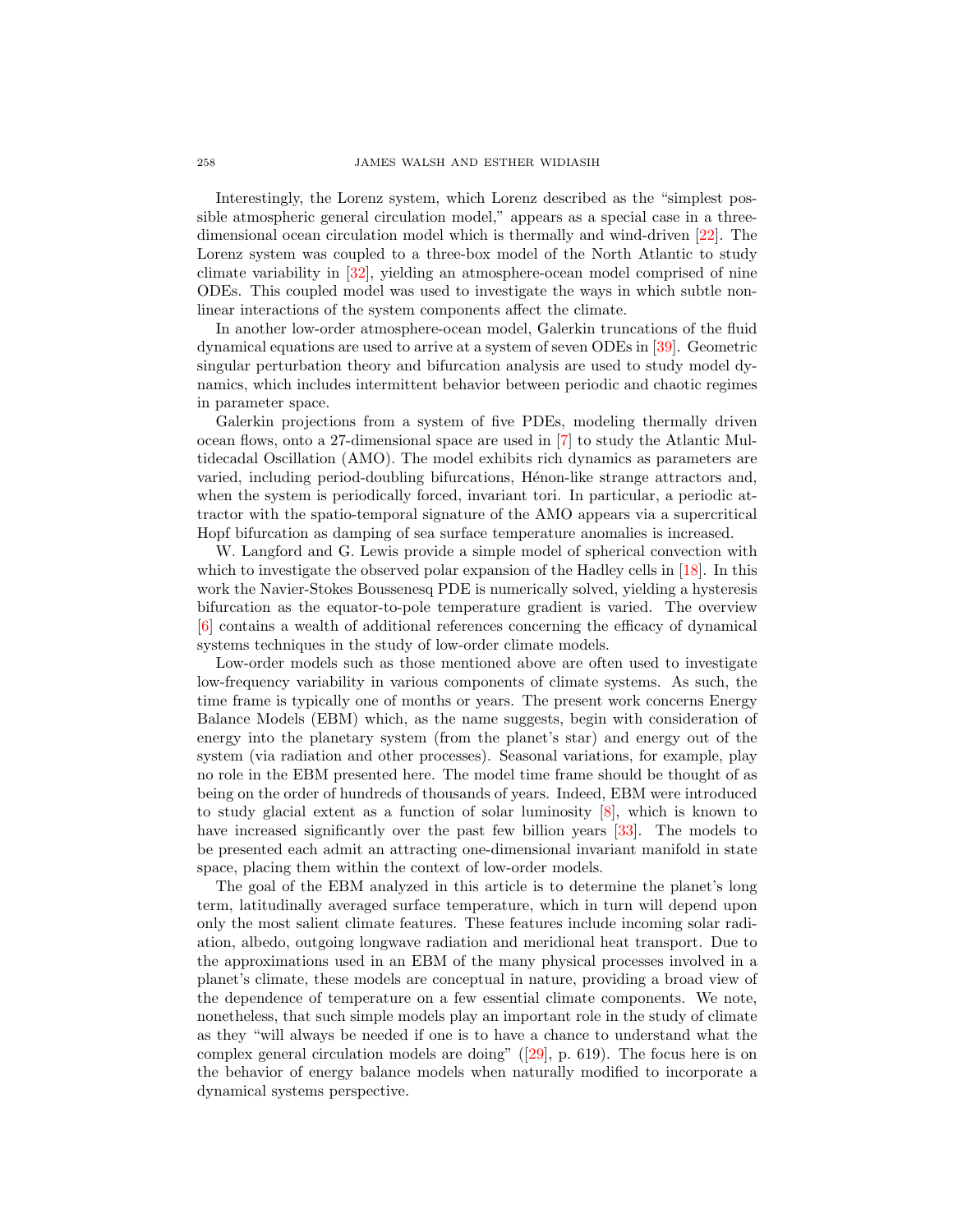The seminal model of Budyko [\[8\]](#page-21-5) and Sellers [\[35\]](#page-22-9) is introduced in the following section. In addition, we introduce a discrete dynamical systems approach to the framing of the model. In Section 3 we present and interpret Theorem 3.2 concerning the existence of an invariant manifold in phase space when Budyko's model is coupled with a dynamic boundary between open ocean water and sea ice [\[41\]](#page-22-10). This coupled model represents a natural step in the continued mathematical development of energy balance climate models. Theorem 3.2 is then used in Section 4 to analyze, and place in a dynamical context, an enhancement of the Jormungand global climate model [\[1\]](#page-21-6), which was introduced as a possible alternative to the snowball Earth model of the severe glaciations of the Neoproterozoic Era [\[14\]](#page-21-7). The main result centers on the existence of an attracting equilibrium solution for which glaciers exist in tropical latitudes without advancing all the way to the equator.

Section 5 introduces two models which incorporate a continental land mass having a simple topology. We present a summary of this work in the concluding section.

### 2. Budyko's energy balance model.

2.1. The model equation. M. Budyko and W. Sellers introduced energy balance models independently in 1969 ( $[8]$ ,  $[35]$ ). Each model focuses on the balance between incoming solar radiation (or insolation), outgoing radiation and heat transport in latitudinal zones. The radiation emitted by the Earth is mainly in the infrared spectrum, and hence is referred to as *outgoing longwave radiation* (OLR). Each model incorporates a heat transport term, which in Seller's model includes fluxes of both water vapor and sensible heat carried by atmospheric currents out of a latitude belt, as well as the flux of sensible heat circulated by ocean currents. We focus on Budyko's model, due to the relative simplicity of both its OLR and heat transport components.

The energy balance equation introduced by Budyko is

<span id="page-2-0"></span>
$$
Qs(y)(1 - \alpha(y, \eta)) - (A + BT) - C(T - \overline{T}) = 0,\t(1)
$$

with units of Watts per square meter W m−<sup>2</sup> (equivalently, Joules per second per square meter  $J s^{-1} m^{-2}$ ). The variable y is the sine of the latitude. As the model assumes a symmetry with respect to the equator,  $y$  is taken to lie in the interval  $[0, 1]$ , with  $y = 0$  corresponding to the equator and  $y = 1$  corresponding to the north pole. We will refer to  $y$  as the "latitude," assuming this will cause no confusion on the reader's part.

The function  $T = T(y)$  represents the average annual temperature at latitude y. The global annual average insolation is denoted by  $Q$ , while  $s(y)$  is the distribution of the insolation over latitude, normalized so that

$$
\int_0^1 s(y) dy = 1.
$$

The function  $\alpha = \alpha(y, \eta)$  is the planetary albedo. Snow and ice, for example, reflect more insolation back into space than does open water (or land), so snow and ice have larger albedo values than does open water (or land). The parameter  $\eta$ typically represents the latitude at which open ocean water meets the edge of the sea ice; we refer to this boundary latitude as the *ice line*. Hence,  $Q_s(y)(1 - \alpha(y, \eta))$ represents the absorption of insolation by the surface at latitude  $y$ . In the first two models presented in the following, we assume the surface is comprised entirely of water and ice.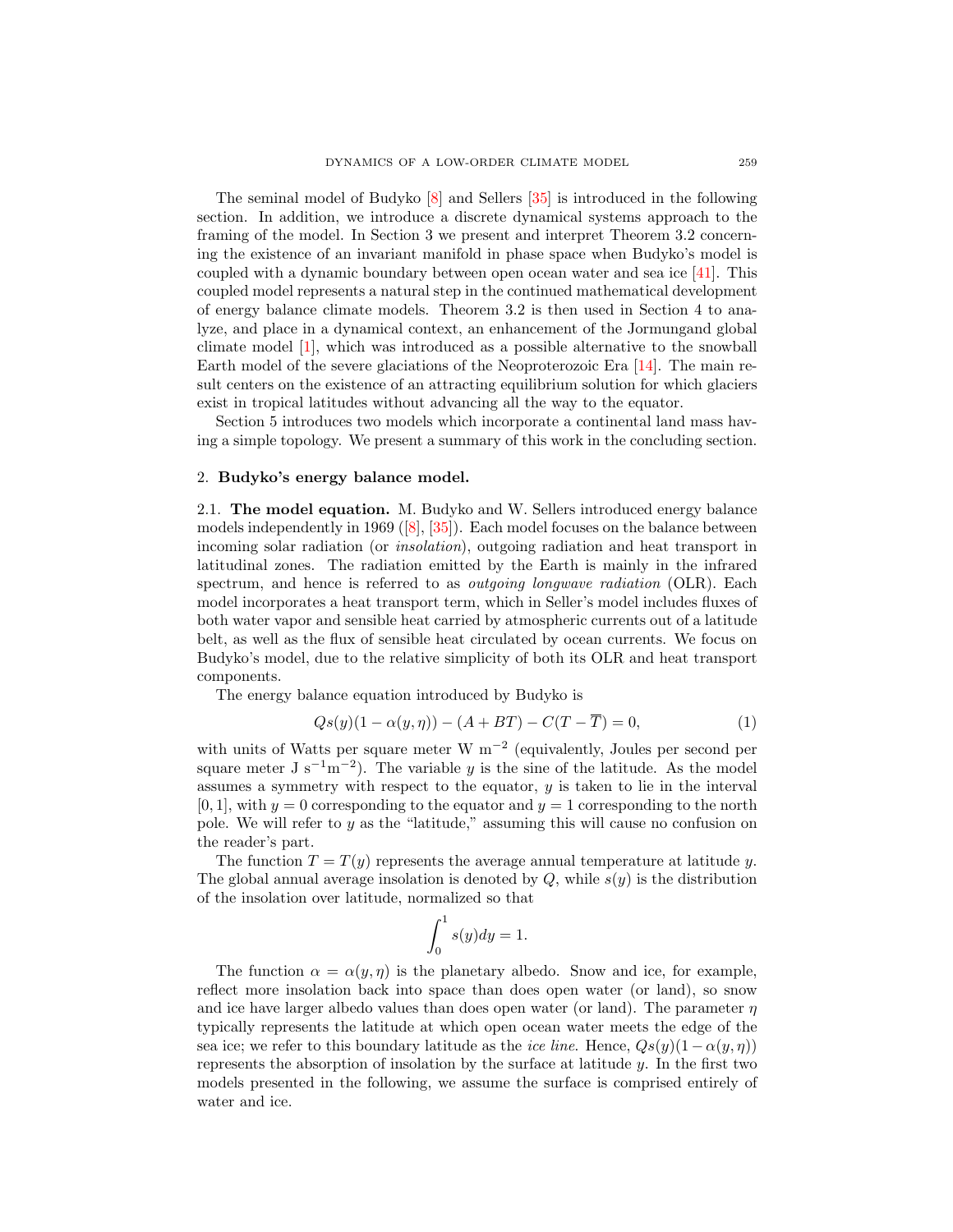The  $(A + BT)$ - and  $C(T - \overline{T})$ -terms in [\(1\)](#page-2-0) account for the loss of energy at latitude y. The OLR is modeled by the linear term  $A + BT$  [\[12\]](#page-21-8), while  $C(T - \overline{T})$ is the meridional heat transport term. Here,  $\overline{T}$  is the global annual average surface temperature

$$
\overline{T} = \int_0^1 T(y) dy.
$$

Thus, the meridional heat transport term encompasses the simple idea that warmer (relative to the global average) latitudes lose heat, while colder latitudes gain heat. We note meridional heat transport has also been modeled as a diffusion process; see [\[28\]](#page-22-11), for example.

As T represents the annual average temperature in Budyko's formulation, we introduce dynamics into the model as follows. Given a temperature profile  $T_0(y)$ and an ice line position  $\eta$ , set

<span id="page-3-0"></span>
$$
\frac{R}{K} \cdot \frac{T_{n+1}(y) - T_n(y)}{(n+1) - n} = Qs(y)(1 - \alpha(y, \eta)) - (A + BT_n(y)) - C(T_n(y) - \overline{T}_n)
$$
 (2)

for  $n \geq 0$ . Here,  $T_n = T_n(y)$  is the temperature distribution at year n, R is the heat capacity of the Earth's surface (we use  $R = 4 \times 10^8$  J m<sup>-2</sup>(°C)<sup>-1</sup> as in [\[27\]](#page-22-12)), and  $K = 3.15 \times 10^7$  s/yr is the number of seconds in one year. Note the units on each side of  $(2)$  are Watts per square meter. The temperature change from year n to year  $n + 1$  is then set to be  $T_{n+1}(y) - T_n(y) = F(T_n(y), \eta)$ , where

<span id="page-3-1"></span>
$$
F(T,\eta) = \frac{K}{R} \left( Qs(y)(1-\alpha(y,\eta)) - (A+BT) - C\left(T-\overline{T}\right) \right). \tag{3}
$$

We thus consider a dynamical version of Budyko's model given by

<span id="page-3-2"></span>
$$
T_{n+1}(y) = T_n(y) + F(T_n(y), \eta), \tag{4}
$$

for  $n \geq 0$  and with  $F(T, \eta)$  as in [\(3\)](#page-3-1). This discrete, yearly approach to Budyko's model also conforms with work of Graves, Lee and North [\[12\]](#page-21-8), in which it is argued that the annual cycle is the most appropriate time scale at which to model OLR linearly as a function of T.

We note Budyko's model has also been formulated as a partial differential equation; see, for example, [\[38\]](#page-22-13).

## 2.2. **Equilibrium solutions.** An equilibrium solution  $T^* = T^*(y)$  of [\(4\)](#page-3-2) satisfies

<span id="page-3-3"></span>
$$
Qs(y)(1 - \alpha(y, \eta)) - (A + BT^*) - C(T^* - \overline{T^*}) = 0.
$$
 (5)

Integrating  $(5)$  with respect to y from 0 to 1 yields

<span id="page-3-4"></span>
$$
Q(1 - \overline{\alpha}(\eta)) - (A + B\overline{T^*}) = 0, \text{ where } \overline{\alpha}(\eta) = \int_0^1 s(y)\alpha(y, \eta)dy. \tag{6}
$$

Solving [\(6\)](#page-3-4) for  $\overline{T^*}$ , plugging the result into [\(5\)](#page-3-3) and solving the resulting equation for  $T^*$  yields

<span id="page-3-5"></span>
$$
T^* = T^*(y, \eta) = \frac{1}{B+C} \left( Qs(y)(1-\alpha(y,\eta)) - A + C\overline{T^*} \right)
$$
  
= 
$$
\frac{1}{B+C} \left( Qs(y)(1-\alpha(y,\eta)) + Q\frac{C}{B}(1-\overline{\alpha}(\eta)) - A\left(1+\frac{C}{B}\right) \right).
$$
 (7)

Note the equilibrium temperature profile depends explicitly on the position of the ice line η.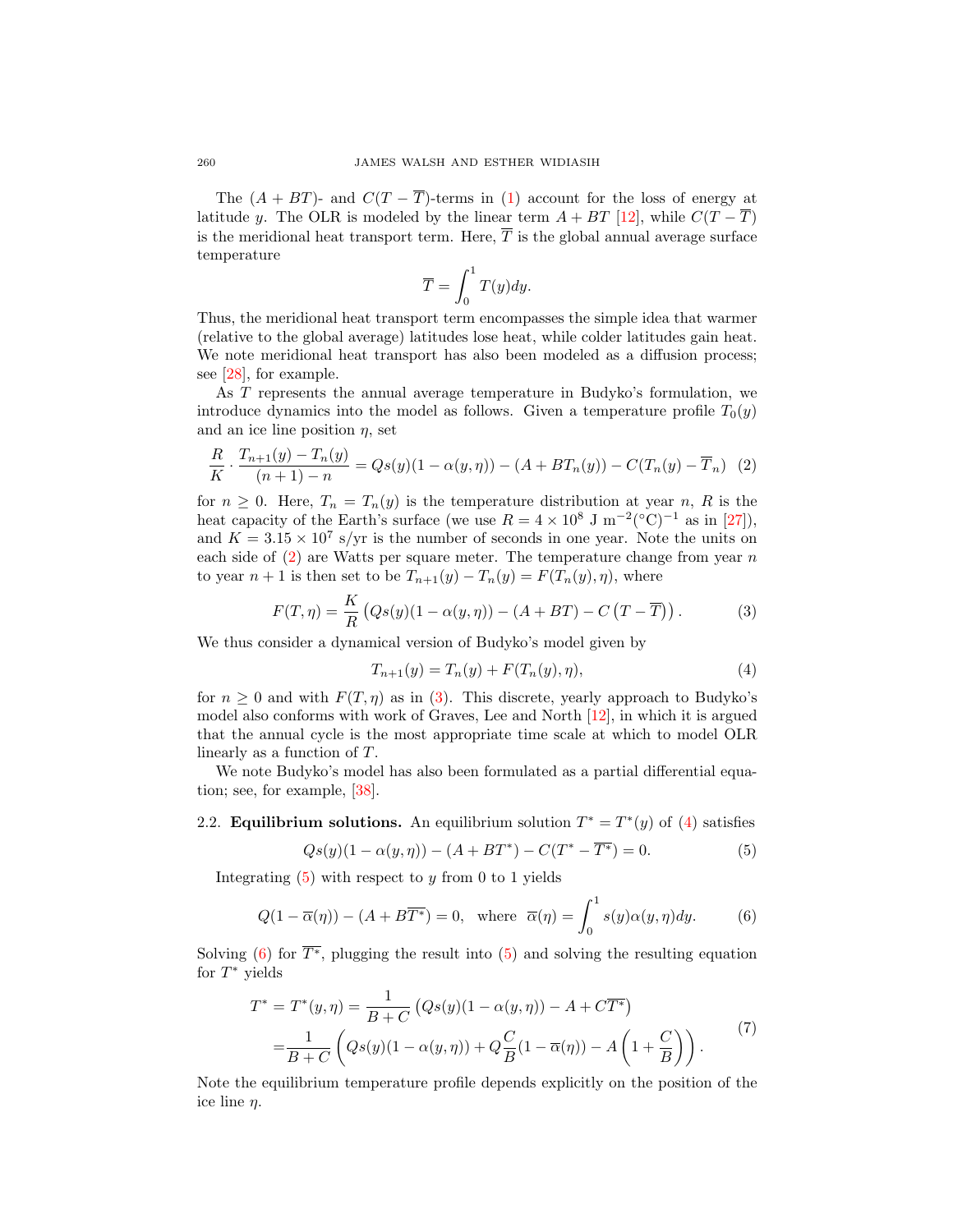The insolation distribution function  $s(y)$ , which can be computed precisely from astronomical considerations [\[26\]](#page-22-14), is uniformly approximated to within 2% by  $s(y)$  =  $1 + s_2p_2(y)$ , where  $p_2(y) = \frac{1}{2}(3y^2 - 1)$  is the second Legendre polynomial and  $s_2 = -0.482$  [\[28\]](#page-22-11). We use this representation of  $s(y)$  in all that follows. As in [\[38\]](#page-22-13), we set the albedo of open water  $\alpha_w = 0.32$ , and the snow covered ice albedo  $\alpha_s = 0.62$ . We consider the albedo function

 $\alpha_s - \alpha_w$ 

<span id="page-4-0"></span>
$$
\alpha(y,\eta) = \frac{\alpha_s + \alpha_w}{2} + \frac{\alpha_s - \alpha_w}{2} \cdot \tanh(M(y-\eta)),\tag{8}
$$

where  $M$  is a parameter controlling the abruptness of the transition from open ocean to snow covered sea ice. Equation [\(8\)](#page-4-0) is a continuous approximation to a step function having the values  $\alpha_w$  for  $y < \eta$  and  $\alpha_s$  for  $y > \eta$  (see Figure 1). We assume throughout that A, B and C are strictly positive,  $Q \ge 100$  and  $M \ge 1$ .



FIGURE 1. The albedo function  $\alpha(y, \eta)$  for Budyko's model. Solid line:  $M = 10$ . Dashed line:  $M = 50$ .



FIGURE 2. Equilibrium solutions of [\(4\)](#page-3-2). Solid:  $\eta = 0.1$ . Dash-Dot:  $\eta = 0.4$ . Dashed:  $\eta = 0.8$ . Parameters:  $Q = 343$ ,  $A =$ 202,  $B = 1.9, C = 3.04, M = 40, \alpha_w = 0.32, \alpha_s = 0.62.$ 

With these formulations for  $s(y)$  and  $\alpha(y, \eta)$ , we plot various equilibrium solutions  $T^*(y, \eta)$  in Figure 2. Once the location of the ice line is specified, the equilibrium temperature profile is completely determined. Alternatively, given any  $\eta \in [0, 1]$  there is an equilibrium solution of [\(4\)](#page-3-2) with the ice line at  $\eta$ .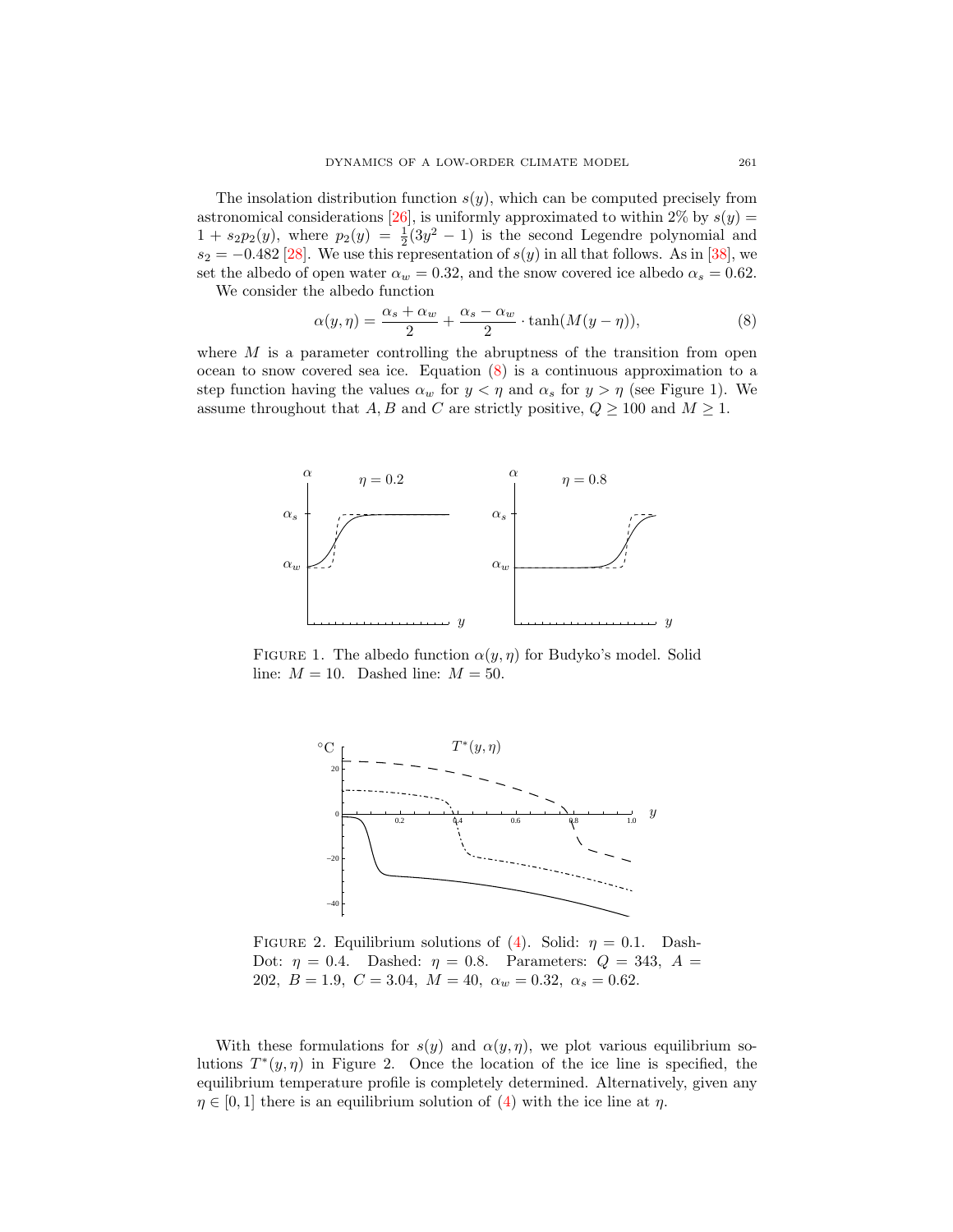

FIGURE 3. The convergence of the initial temperature distribution  $T_0(y) = 29 - 54y^2$  to  $T^*(y, 0.1)$ , evolving under [\(4\)](#page-3-2). Top graph:  $T_0$ . Bottom graph:  $T^*(y, 0.1)$ . Parameters are as given in Figure 2.

The evolution of the initial temperature profile  $T_0(y) = 29 - 54y^2$  under recur-rence [\(4\)](#page-3-2) for  $\eta = 0.1$  is presented in Figure 3. This simulation indicates the sequence of temperature profiles converges to  $T^*(y, 0.1)$ , hinting that the equilibrium solution is stable in an appropriate (and yet to be determined) phase space. A notable deficiency of Budyko's model is also highlighted here: the ice line never moves as the Earth cools down (or heats up, as the case may be) as the sequence  $\{T_n\}$  evolves. To enhance the model the ice line will be allowed to vary with temperature, although any such variance will occur slowly relative to changes in the annual average surface temperature. In this setting questions of stability will be addressed.

#### 3. The coupled Budyko–ice line model.

3.1. Further development of Budyko's model. An equation describing the movement of the ice line, to be coupled with the temperature evolution equation [\(4\)](#page-3-2), was introduced in [\[41\]](#page-22-10). As above,  $\eta$  denotes the latitude of the ice line,  $T(y)$  is a temperature profile, and we let  $T_c$  denote an annual average critical temperature above which ice melts, and below which ice forms. The ice line displacement is then described by the mapping

<span id="page-5-0"></span>
$$
\eta \mapsto \eta + G(T, \eta) = \eta + \varepsilon (T(\eta) - T_c), \tag{9}
$$

where  $0<\varepsilon\ll 1.$ 

We assume the ice line evolves at a much slower rate than the annual average temperature. Note  $\eta$  increases and the ice line moves toward the north pole if the temperature at the ice line is too high. Similarly, if the ice line temperature is sufficiently low the ice line descends toward the equator.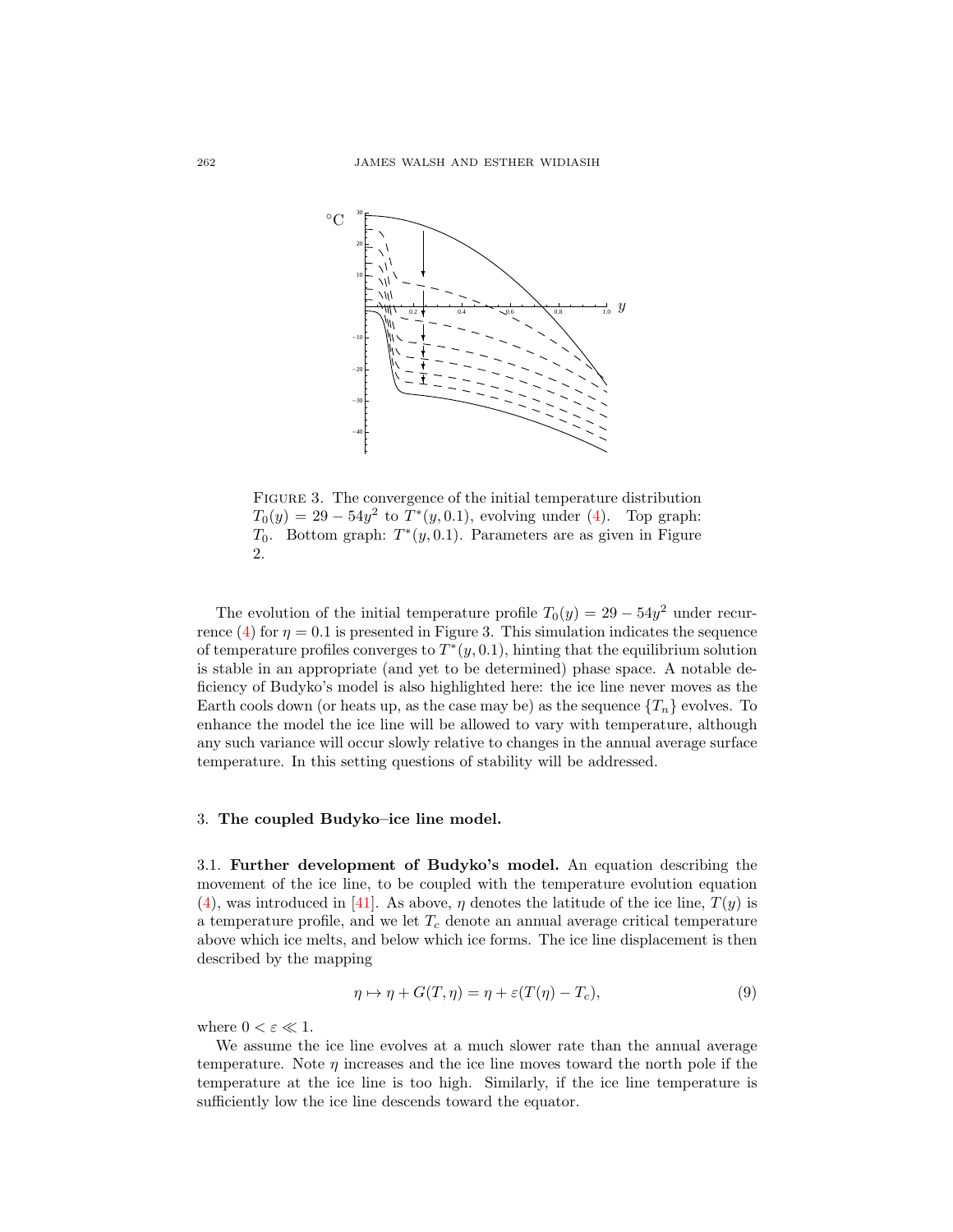Given an initial temperature profile  $T_0(y)$ , an initial ice line latitude  $\eta_0$  and  $n \geq 0$ , the coupled temperature and ice line equations are thus given by

$$
T_{n+1}(y) = T_n(y) + F(T_n, \eta_n)
$$
  
\n
$$
\eta_{n+1} = \eta_n + G(T_n, \eta_n),
$$
\n(10)

<span id="page-6-0"></span>where  $F(T, \eta)$  is given by [\(3\)](#page-3-1) and  $G(T, \eta)$  is as in [\(9\)](#page-5-0).

3.2. An invariant manifold theorem. In this section we outline the proof of a theorem due to Widiasih [\[41\]](#page-22-10) concerning the dynamics of the coupled temperature– ice line model. First note the ice line  $\eta \in [0, 1]$ , a manifold with boundary. One approach to incorporating the dynamics at the boundary points  $y = 0$  and  $y = 1$  is to embed y (and hence  $\eta$ ) in R and appropriately amend [\(10\)](#page-6-0). For  $y \in \mathbb{R}$ , set

<span id="page-6-1"></span>
$$
F(T, \eta) =
$$
\n
$$
\begin{cases}\n\frac{K}{R}[Qs(0)(1 - \alpha(y, \eta)) - (A + BT(y)) - C(T(y) - \overline{T})], \text{ when } y < 0 \\
\frac{K}{R}[Qs(y)(1 - \alpha(y, \eta)) - (A + BT(y)) - C(T(y) - \overline{T})], \text{ when } y \in [0, 1] \\
\frac{K}{R}[Qs(1)(1 - \alpha(y, \eta)) - (A + BT(y)) - C(T(y) - \overline{T})], \text{ when } 1 < y,\n\end{cases}
$$
\n(11)

with  $\overline{T} = \int_0^1 T(y) dy$ . The insolation distribution function is simply set to s(0) for  $y < 0$  and to  $s(1)$  for  $y > 1$ , while the albedo function [\(8\)](#page-4-0) and T are each now defined for  $y \in \mathbb{R}$ . Embedding y in R in this way aids in the analysis to follow, in which an inertial manifold is shown to exist. This approach also preserves the dynamics for  $y \in (0, 1)$ , while allowing for a dynamical analysis of the snowball Earth  $(\eta = 0)$  and ice free  $(\eta = 1)$  states.

<span id="page-6-2"></span>The mapping of interest becomes

$$
T_{n+1}(y) = T_n(y) + F(T_n(y), \eta_n)
$$
  
\n
$$
\eta_{n+1} = \eta_n + G(T_n(y), \eta_n),
$$
\n(12)

where  $F(T, \eta)$  is given by [\(11\)](#page-6-1) and  $G(T, \eta) = \varepsilon(T(\eta) - T_c)$ .

Note when  $\varepsilon = 0$  the ice line remains fixed and [\(12\)](#page-6-2) reverts back to [\(4\)](#page-3-2), albeit with  $F(T, \eta)$  as in [\(11\)](#page-6-1) (compare Figures 2 and 4). In the  $\varepsilon = 0$  case the fixed points  $(T^*(y, \eta), \eta)$  of  $(12)$  take the following form.

**Definition 3.1.** The *critical set* of [\(12\)](#page-6-2) is  $\mathcal{T}^* = \{(T^*(y, \eta), \eta) : \eta \in \mathbb{R}\}\)$  where, for a given  $\eta$ ,

<span id="page-6-3"></span>
$$
T^*(y,\eta) = \begin{cases} \frac{Q \cdot s(0) \cdot (1 - \alpha(y,\eta)) - A + C \int_0^1 T^*(y,\eta) dy}{B + C} \text{ , when } y < 0 \\ \frac{Q \cdot s(y) \cdot (1 - \alpha(y,\eta)) - A + C \int_0^1 T^*(y,\eta) dy}{B + C} \text{ , when } 0 \le y \le 1 \\ \frac{Q \cdot s(1) \cdot (1 - \alpha(y,\eta)) - A + C \int_0^1 T^*(y,\eta) dy}{B + C} \text{ , when } 1 < y. \end{cases} \tag{13}
$$

Temperature profiles given by [\(13\)](#page-6-3) satisfy  $F(T^*, \eta) = 0$  (recall equation [\(7\)](#page-3-5)), where F is given in [\(11\)](#page-6-1). Several fixed points of [\(12\)](#page-6-2) in the  $\varepsilon = 0$  case are plotted in Figure 4.

The state space for the temperature profiles  $T(y)$  is taken to be

 $\mathcal{B} = \{f : \mathbb{R} \to \mathbb{R}, f \text{ bounded and continuous}\},\$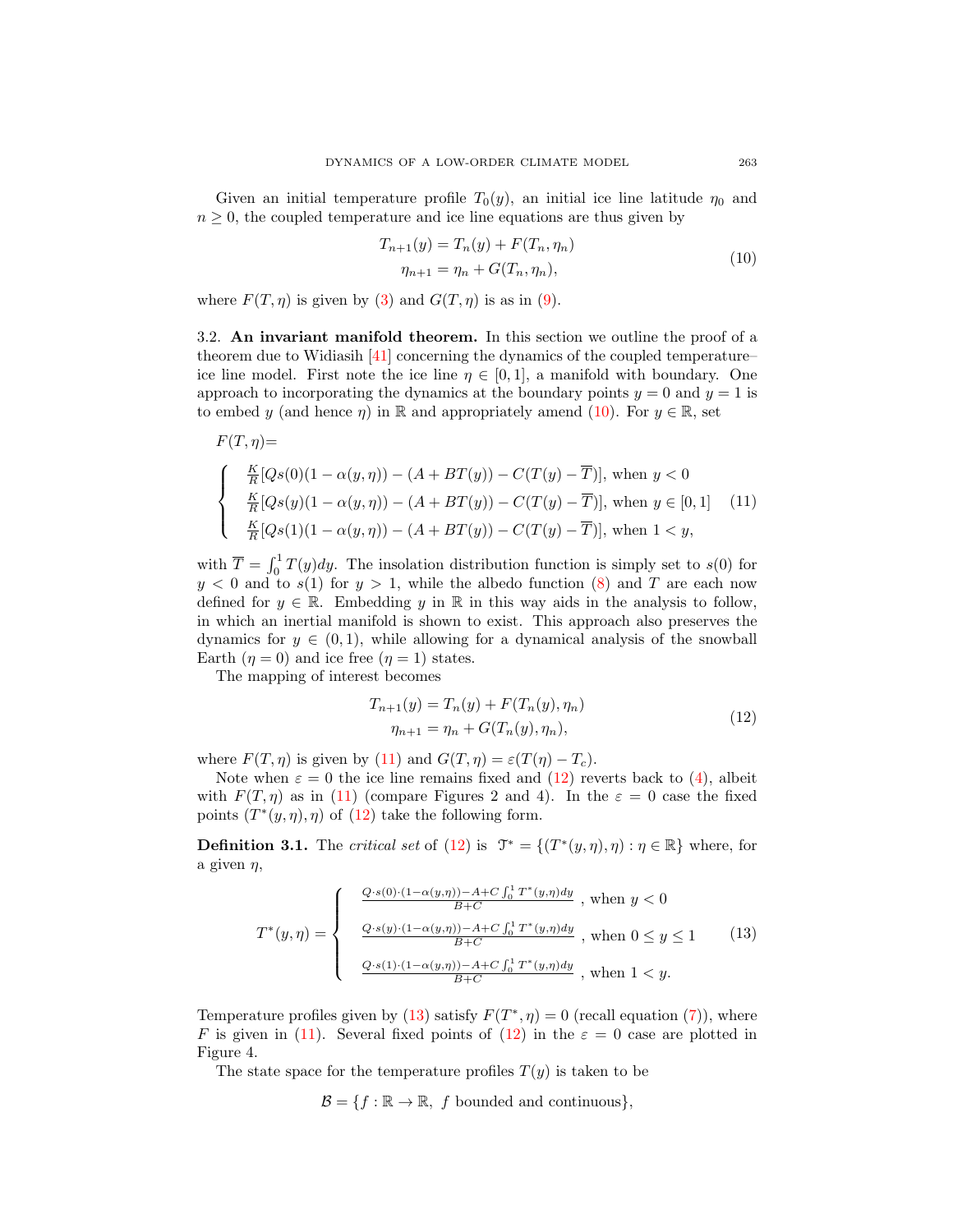

FIGURE 4. Equilibrium solutions of [\(12\)](#page-6-2) for  $\varepsilon = 0$  embedded in R. Solid:  $\eta = 0.1$ . Dash-Dot:  $\eta = 0.4$ . Dashed:  $\eta = 0.8$ . Parameters as in Figure 2.

with B-norm chosen to be the sup norm:  $||f||_{\mathcal{B}} = ||f||_{\infty}$ . Define the *dynamic Budyko* map

<span id="page-7-1"></span>
$$
m: \mathcal{B} \times \mathbb{R} \to \mathcal{B} \times \mathbb{R}, \ m(T(y), \eta) = (T(y) + F(T(y), \eta), \ \eta + G(T(y), \eta)), \tag{14}
$$

so that iterates of m correspond to recursion [\(12\)](#page-6-2). Finally, for  $(f, x) \in \mathcal{B} \times \mathbb{R}$ , set  $||(f, x)||_{\mathcal{B}\times\mathbb{R}} = \max{||f||_{\mathcal{B}}, |x|}.$ 

The estimates used in the proof of Theorem 3.2 below require that constraints be placed on model parameters. In particular, we assume

<span id="page-7-0"></span>
$$
\frac{K(B+C)}{R} < 1, \quad \text{and we set} \quad L = Q \cdot M + A + B + C \tag{15}
$$

in all that follows. By assumption,  $L \ge Q \cdot M \ge 100$ .

**Theorem 3.2.** [\[41\]](#page-22-10) For sufficiently small  $\varepsilon$ , there exists an attracting one dimensional invariant manifold for the dynamic Budyko map m. That is,

1. There exists a Lipschitz continuous map  $\Phi^*: \mathbb{R} \to \mathcal{B}$  such that

$$
\mathcal{P}^* = \{(\Phi^*(\eta), \eta) : \eta \in \mathbb{R}\}
$$

is invariant under m.

2. There exists a closed set  $\widetilde{\mathcal{B}} \subset \mathcal{B}$  for which the invariant manifold is attracting. That is, given any  $\eta \in \mathbb{R}$ , if  $T \in \widetilde{\mathcal{B}}$  then the distance between  $m^k(T, \eta)$  and  $\mathbb{P}^*$  in the  $\mathcal{B} \times \mathbb{R}$ -norm decreases to 0 exponentially fast, where  $m^k$  denotes the  $k^{th}$  iterate of m.

Remark 1. The conclusion of Theorem 3.2 might be viewed as the persistence of an invariant manifold as  $\varepsilon$  increases from zero. While progress has been made on such persistence problems in the infinite-dimensional context of PDEs and associated semiflows when the unperturbed manifold is normally hyperbolic, less success has been found in applications to inertial manifolds in this setting [\[3\]](#page-21-9). The approach taken in [\[41\]](#page-22-10) for the discrete system [\(12\)](#page-6-2) is to prove directly the existence of the invariant manifold P ∗ . As such, this result can be viewed as a contribution to the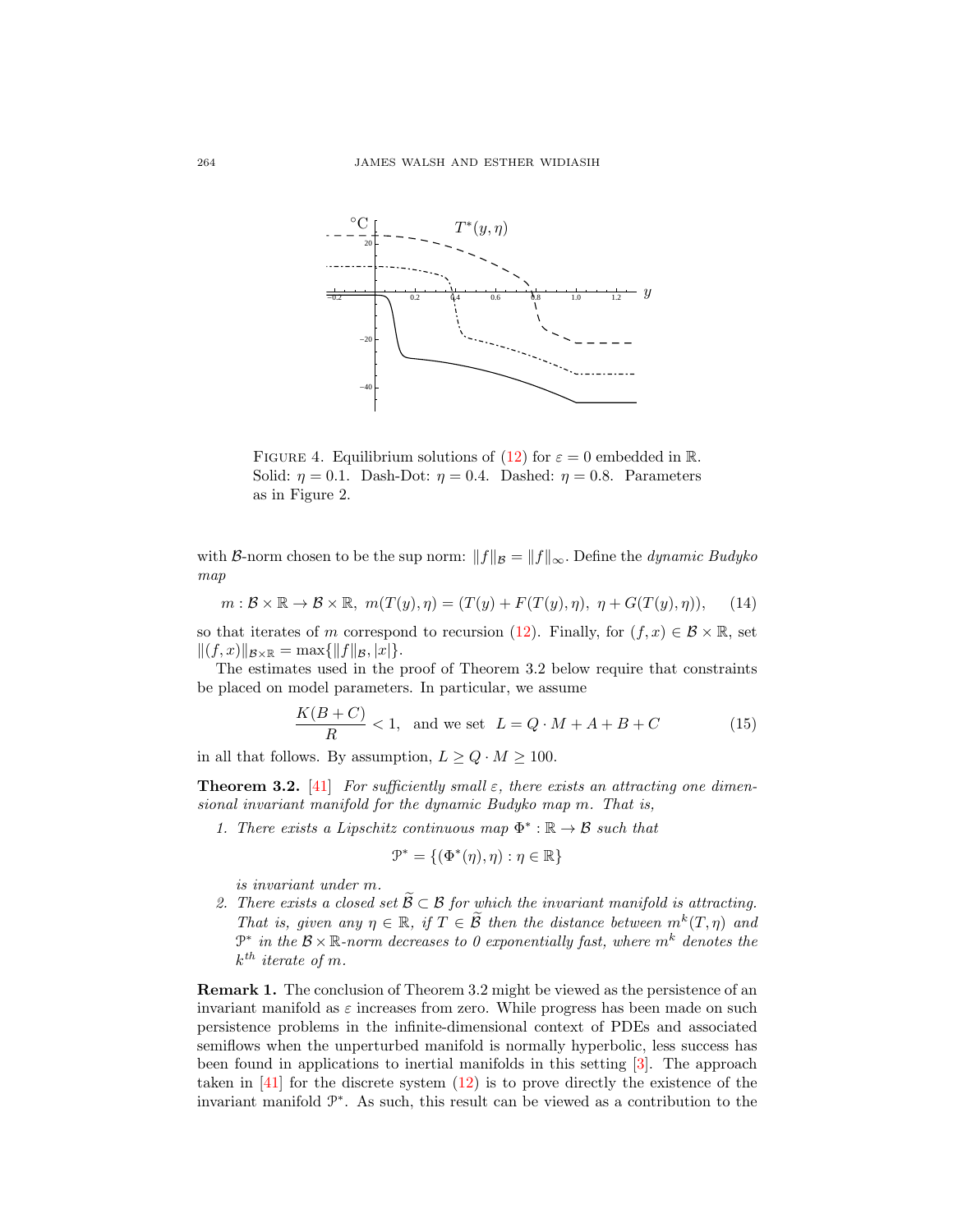study of inertial (smooth, finite dimensional, exponentially attracting invariant) manifolds for perturbations of mappings in Banach spaces.

The proof of Theorem 3.2, which we outline here, is based on Hadamard's graph transform method [\[30\]](#page-22-15). Consider the set of graphs

 $\mathcal{G} = \{\Phi : \mathbb{R} \to \mathcal{B}, \Phi \text{ continuous and uniformly bounded}\}.$ 

Let  $\Phi \in \mathcal{G}$ . We set  $\|\Phi\|_{\mathcal{G}} = \sup_{x \in \mathbb{R}} \|\Phi(x)\|_{\mathcal{B}}$ ,

$$
\mathrm{Lip}_{\mathcal{G}}(\Phi) = \sup_{x \neq y} \frac{\|\Phi(x) - \Phi(y)\|_{\mathcal{B}}}{|x - y|}, \text{ and } \mathrm{Lip}_{\mathbb{R}}(\Phi(x)) = \sup_{y \neq z} \frac{|\Phi(x)(y) - \Phi(x)(z)|}{|y - z|},
$$

the latter for  $x \in \mathbb{R}$ .

Consider the subset of  $\mathcal G$  defined by

$$
\mathcal{G}_L = \{ \Phi \in \mathcal{G} : \|\Phi\|_{\mathcal{G}} \leq L, \text{ Lip}_{\mathcal{G}}(\Phi) \leq L \text{ and } \forall x \in \mathbb{R}, \text{ Lip}_{\mathbb{R}}(\Phi(x)) \leq L \},
$$

with  $L$  as in  $(15)$ . One can show

$$
L \ge \max\{\|T^*\|_{\mathcal{G}}, \operatorname{Lip}_{\mathcal{G}}(T^*), \operatorname{Lip}_{\mathbb{R}}(T^*(y,\eta))\},\
$$

where  $T^*$  refers to map

$$
T^* : \mathbb{R} \to \mathcal{B}, \quad \eta \mapsto T^*(y, \eta), \tag{16}
$$

<span id="page-8-0"></span>and  $T^*(y, \eta)$  refers to the map  $y \mapsto T^*(y, \eta)$  for any given  $\eta$ . In particular,  $T^* \in \mathcal{G}_L$ . **Lemma 3.3.** If  $0 < \varepsilon < 1/(2L)$ , then for all  $\eta \in \mathbb{R}$ , for all  $\Phi \in \mathcal{G}_L$ , there exists  $\beta = \beta(\eta, \Phi) \in \mathbb{R}$  such that  $\eta = \beta + G(\Phi(\beta), \beta) = \beta + \varepsilon(\Phi(\beta)(\beta) - T_c)$ .

The number  $\beta$  in Lemma [3.3](#page-8-0) is referred to as the "ice line preimage" in [\[41\]](#page-22-10). The proof idea is as follows. For  $\Phi \in \mathcal{G}_L$ , consider

$$
H: \mathcal{B} \to \mathcal{B}, H(f)(x) = \varepsilon (T_c - \Phi(x + f(x))(x + f(x))).
$$

Using the defining properties of  $\mathcal{G}_L$ , one argues that for all  $f, g \in \mathcal{B}$ ,  $||H(f) H(g)\Vert_{\mathcal{B}} \leq \varepsilon 2L\Vert f - g\Vert_{\mathcal{B}}$ , so that H is a contraction map on the complete metric space  $(\mathcal{B}, \|\cdot\|_{\mathcal{B}})$ . Letting  $\hat{f} = \hat{f}(\Phi) \in \mathcal{B}$  denote the unique fixed point of H, one has for all  $x \in \mathbb{R}$ ,  $\hat{f}(x) = \varepsilon (T_c - \Phi(x + \hat{f}(x))(x + \hat{f}(x)))$ . Given  $\eta \in \mathbb{R}$ , it follows that

$$
\eta = \eta + \hat{f}(\eta) + \varepsilon (\Phi(\eta + \hat{f}(\eta))(\eta + \hat{f}(\eta)) - T_c).
$$

The preimage is then given by  $\beta = \eta + \hat{f}(\eta)$ . We note the argument works for any  $L > 0$ .

The following estimate is needed in the proof of Theorem 3.2.

<span id="page-8-1"></span>**Lemma 3.4.** Let 
$$
B_0 = 1 - \frac{KB}{R}
$$
,  $\delta = \frac{KL}{R}$ , and  $\kappa = \frac{KB}{R(\delta + B_0 L)}$ . If  

$$
0 < \varepsilon < \min\left\{\frac{1}{4L}, \frac{\kappa}{1 + 2L\kappa}\right\},
$$

then  $0 < B_0(1 + \rho L) + \rho \delta < 1$ , where  $\rho = \varepsilon/(1 - 2\varepsilon L)$ .

The proof relies on [\(15\)](#page-7-0), namely, that  $KB/R < K(B+C)/R < 1$  and  $L >$  $100 > R/K$ . One can show  $\varepsilon < 1/(4L)$  implies  $0 < \rho < 1$ , and that  $KB/R < 1$  and  $L > R/K$  together imply  $0 < \kappa < 1$ . One then uses  $\varepsilon < \kappa/(1 + 2L\kappa)$  to get the desired inequality.

A second application of the Contraction Mapping Theorem yields the function  $\Phi^*$  in Theorem 3.2.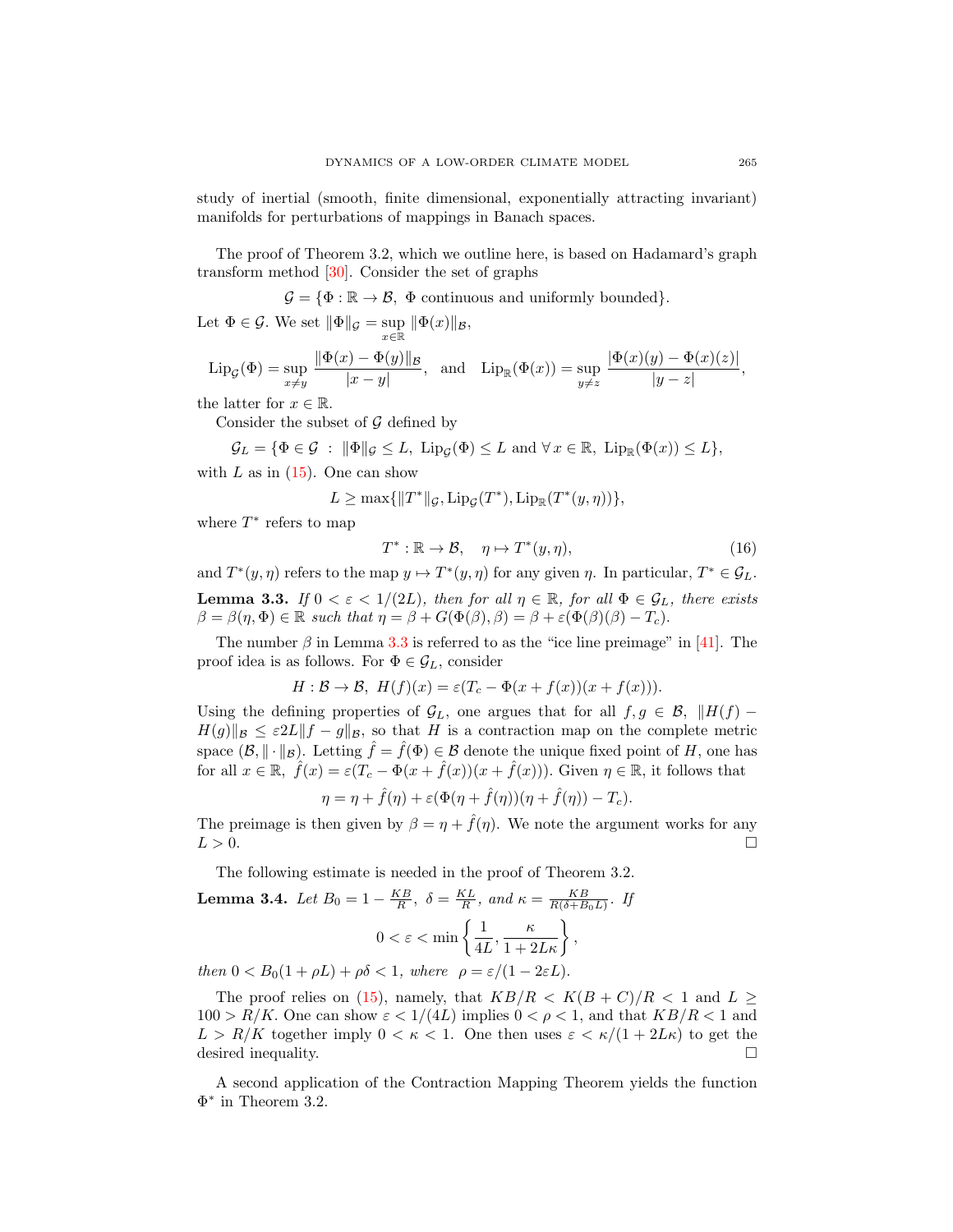<span id="page-9-0"></span>**Lemma 3.5.** Let  $\varepsilon > 0$  be as in Lemma [3.4.](#page-8-1) Let  $\Gamma : \mathcal{G}_L \to \mathcal{G}_L$ ,  $\Gamma(\Phi)(\eta) =$  $\Phi(\beta) + F(\Phi(\beta), \beta)$ , where  $\eta = \beta + \varepsilon(\Phi(\beta)(\beta) - T_c)$  as in Lemma [3.3.](#page-8-0) Then  $\Gamma$  is a contraction map on  $(\mathcal{G}_L, \|\cdot\|_{\mathcal{G}})$ .

Several lengthy estimates are needed in the proof of Lemma [3.5;](#page-9-0) we outline the steps here. Given  $\Phi \in \mathcal{G}_L$ , write  $\Phi = T^* - \Psi$ . Given  $\eta \in \mathbb{R}$  and recalling  $F(T^*, \eta) = 0$ , one finds

$$
\Gamma(\Phi)(\eta) = \Phi(\beta) + F(\Phi(\beta), \beta)
$$
  
=  $(T^* - \Psi)(\beta) + \frac{K}{R}(B + C)\Psi(\beta) - \frac{KC}{R}\overline{\Psi(\beta)}$   
=  $\left(1 - \frac{K(B + C)}{R}\right)(T^* - \Psi)(\beta) + \frac{KB}{R}T^*(\beta) + \frac{KC}{R}(T^*(\beta) - \overline{\Psi(\beta)}).$ 

Hence for all  $\eta \in \mathbb{R}$ ,

$$
\begin{aligned} \|\Gamma(\Phi)(\eta)\|_{\mathcal{B}} &\leq \left(1 - \frac{KB}{R}\right) \|(T^* - \Psi)(\beta)\|_{\mathcal{B}} + \frac{KB}{R} \|T^*(\beta)\|_{\mathcal{B}} \\ &\leq \left(1 - \frac{KB}{R}\right)L + \frac{KB}{R}L = L, \end{aligned}
$$

using the fact  $\Phi$  and  $T^*$  are each in  $\mathcal{G}_L$ . Hence  $\|\Gamma(\Phi)\|_{\mathcal{G}} \leq L$ .

Showing  $\text{Lip}_{\mathcal{G}}(\Gamma(\Phi)) \leq L$  and, for all  $\eta \in \mathbb{R}$ ,  $\text{Lip}_{\mathbb{R}}(\Gamma(\Phi)(\eta)) \leq L$ , essentially follows from the estimates used above and properties of Lipschitz constants over sums of functions; details are in [\[41\]](#page-22-10). One concludes  $\Gamma(\Phi) \in \mathcal{G}_L$ .

To argue  $\Gamma$  is a contraction map, let  $\Phi, \Psi \in \mathcal{G}_L$ ,  $\eta \in \mathbb{R}$ . Pick  $x, z \in \mathbb{R}$  with

$$
\eta = x + \varepsilon (\Phi(x)(x) - T_c) = z + \varepsilon (\Psi(z)(z) - T_c)
$$

as in Lemma [3.3.](#page-8-0) By noting

$$
|x - z| = \varepsilon |\Phi(x)(x) - \Psi(z)(z)|
$$
  
\$\leq \varepsilon (|\Phi(x)(x) - \Phi(x)(z)| + |\Phi(x)(z) - \Psi(x)(z)| + |\Psi(x)(z) - \Psi(z)(z)|),\$

one can show  $|x - z| \le \rho ||\Phi - \Psi||_{\mathcal{G}}$ , where  $\rho$  is as in Lemma [3.4.](#page-8-1) One then uses the observation  $\|\Phi(x) - \Psi(z)\|_{\mathcal{B}} \le \|\Phi(x) - \Psi(x)\|_{\mathcal{B}} + \|\Psi(x) - \Psi(z)\|_{\mathcal{B}}$  to arrive at

$$
\|\Phi(x) - \Psi(z)\|_{\mathcal{B}} \le (1 + \rho L) \|\Phi - \Psi\|_{\mathcal{G}},
$$

after a few additional steps.

Now given  $\eta \in \mathbb{R}$ , one computes

$$
\begin{split}\n\|\Gamma(\Phi)(\eta) - \Gamma(\Psi)(\eta)\|_{\mathcal{B}} &= \|\Phi(x) + F(\Phi(x), x) - (\Psi(z) + F(\Psi(z), z))\|_{\mathcal{B}} = \\
& \left\| \left(1 - \frac{K(B+C)}{R}\right) (\Phi(x) - \Psi(z)) + \frac{K}{R} Qs(y) (\alpha(y, z) - \alpha(y, x)) + \frac{KC}{R} (\overline{\Phi(x)} - \overline{\Psi(z)}) \right\|_{\mathcal{B}} \\
& \leq \left(1 - \frac{K(B+C)}{R}\right) \|\Phi(x) - \Psi(z)\|_{\mathcal{B}} + \frac{K}{R} QM|z - x| + \frac{KC}{R} \|\Phi(x) - \Psi(z)\|_{\mathcal{B}} \\
& \leq \left(1 - \frac{KB}{R}\right) \|\Phi(x) - \Psi(z)\|_{\mathcal{B}} + \frac{KL}{R} L|z - x| \\
& \leq \left(1 - \frac{KB}{R}\right) (1 + \rho L) \|\Phi - \Psi\|_{\mathcal{G}} + \delta \rho \|\Phi - \Psi\|_{\mathcal{G}} \\
& = (B_0(1 + \rho L) + \delta \rho) \|\Phi - \Psi\|_{\mathcal{G}}.\n\end{split}
$$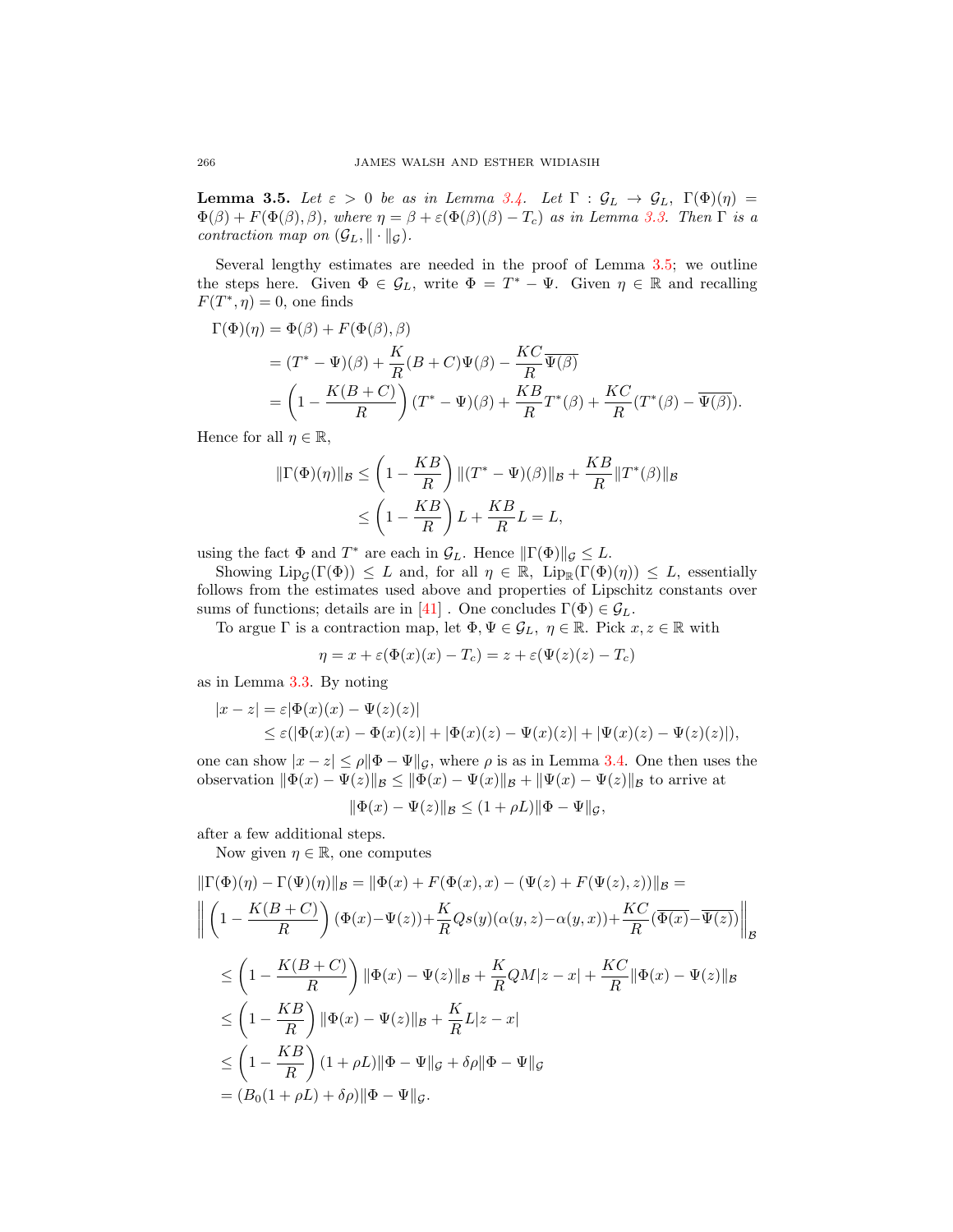Note that  $\text{Lip}_{\mathcal{G}}(\alpha) = M$  was used above. Now recalling  $B_0(1 + \rho L) + \delta \rho < 1$  and noting  $\eta$  was arbitrary, we conclude  $\Gamma$  is a contraction map on the complete space  $(\mathcal{G}_L, \|\cdot\|_{\mathcal{G}}).$ 

The unique fixed point  $\Phi^*$  of  $\Gamma$  satisfies  $\Gamma(\Phi^*)(\eta) = \Phi^*(\eta)$  for every  $\eta \in \mathbb{R}$ , that is,

$$
\Phi^*(\beta) + F(\Phi^*(\beta), \beta) = \Phi^*(\eta), \text{ where } \beta + \varepsilon(\Phi^*(\beta)(\beta) - T_c) = \eta.
$$

To show  $\mathcal{P}^*$  is invariant under the dynamic Budyko map m, let  $(\Phi^*(\beta), \beta) \in \mathcal{P}^*$ . As in the proof of Lemma [3.3,](#page-8-0) there exists  $\hat{f}^* \in \mathcal{B}$  such that for all  $\eta \in \mathbb{R}$ ,

$$
\eta + \hat{f}^*(\eta) + \varepsilon (\Phi^*(\eta + \hat{f}^*(\eta))(\eta + \hat{f}^*(\eta)) - T_c) = \eta.
$$

Pick  $\eta$  with  $\beta = \eta + \hat{f}^*(\eta)$ . We have

$$
m(\Phi^*(\beta), \beta) = (\Phi^*(\beta) + F(\Phi^*(\beta), \beta), \eta) = (\Phi^*(\eta), \eta) \in \mathcal{P}^*.
$$

We now show  $\mathcal{P}^*$  is attracting under m in  $\mathcal{B} \times \mathbb{R}$ -space. Let

$$
\tilde{\mathcal{B}} = \{ f \in \mathcal{B} : ||f||_{\mathcal{B}} \le L \text{ and } \text{Lip}_{\mathbb{R}}(f) \le L \}.
$$

Let  $T_0 \in \tilde{\mathcal{B}}$ , and set  $\Phi_0 \in \mathcal{G}_L$  where, for all  $\eta \in \mathbb{R}, \Phi_0(\eta) = T_0$ . Let  $\hat{f}_0$  and  $\hat{f}^*$  denote the maps deduced in Lemma [3.3](#page-8-0) corresponding to  $\Phi_0$  and  $\Phi^*$ , respectively. Given  $z \in \mathbb{R}$ , pick  $x, y \in \mathbb{R}$  such that  $z = y + \hat{f}_0(y) = x + \hat{f}^*(x)$ , that is,

$$
y = z + \varepsilon(\Phi_0(z)(z) - T_c)
$$
 and  $x = z + \varepsilon(\Phi^*(z)(z) - T_c)$ .

Note

$$
||m((\Phi_0(z),z)) - m((\Phi^*(z),z))||_{\mathcal{B}\times\mathbb{R}} = ||(\Gamma(\Phi_0)(y) - \Gamma(\Phi^*)(x),y - x)||_{\mathcal{B}\times\mathbb{R}}.
$$

We have  $|y-x| = \varepsilon |\Phi_0(z)(z) - \Phi^*(z)(z)| \le \varepsilon |\Phi_0(z) - \Phi^*(z)| |B|$ . Moreover, one can show

$$
\|\Gamma(\Phi_0)(y) - \Gamma(\Phi^*)(x)\|_{\mathcal{B}} = \|\Phi_0(z) + F(\Phi_0(z), z) - (\Phi^*(z) + F(\Phi^*(z), z))\|_{\mathcal{B}}
$$
  
= 
$$
\left\| \left(1 - \frac{K(B+C)}{R}\right) (\Phi_0(z) - \Phi^*(z)) + \frac{KC}{R} (\overline{\Phi_0(z)} - \overline{\Phi^*(z)}) \right\|_{\mathcal{B}}
$$
  

$$
\leq \left(1 - \frac{KB}{R}\right) \|\Phi_0(z) - \Phi^*(z)\|_{\mathcal{B}}.
$$

Recalling  $\varepsilon$  and  $1 - KB/R$  are each less than 1, we have

$$
\begin{aligned} \|(\Gamma(\Phi_0)(y) - \Gamma(\Phi^*)(x), y - x)\|_{\mathcal{B} \times \mathbb{R}} &\leq\\ \max \left\{ \left(1 - \frac{KB}{R}\right) \|\Phi_0(z) - \Phi^*(z)\|_{\mathcal{B}}, \ \varepsilon \|\Phi_0(z) - \Phi^*(z)\|_{\mathcal{B}} \right\}. \end{aligned}
$$

This proves  $m^k(T_0, z)$  approaches  $\mathcal{P}^*$  at an exponential rate and concludes the outline of the proof of Theorem 3.2.  $\Box$ 

**Remark 2.** In the  $\varepsilon = 0$  case the ice line position  $\eta$  remains fixed under recursion [\(12\)](#page-6-2), with  $m(\Phi(\eta), \eta) = (\Phi(\eta) + F(\Phi(\eta), \eta), \eta)$ . In a manner directly analogous to the above, one can show

$$
\|\Gamma(\Phi_0)(\eta)-\Gamma(T^*)(\eta)\|_{\mathcal{B}}\leq \left(1-\frac{KB}{R}\right)\|\Phi_0(\eta)-T^*(\eta)\|_{\mathcal{B}}.
$$

Hence  $||m((\Phi_0(\eta), \eta)) - m((T^*(\eta), \eta))||_{\mathcal{B} \times \mathbb{R}} \le (1 - \frac{KB}{R}) ||(\Phi_0(\eta), \eta) - (T^*(\eta), \eta)||_{\mathcal{B} \times \mathbb{R}}$ implying  $\mathcal{T}^*$  is locally attracting under m when  $\varepsilon = 0$  (see Figure 3).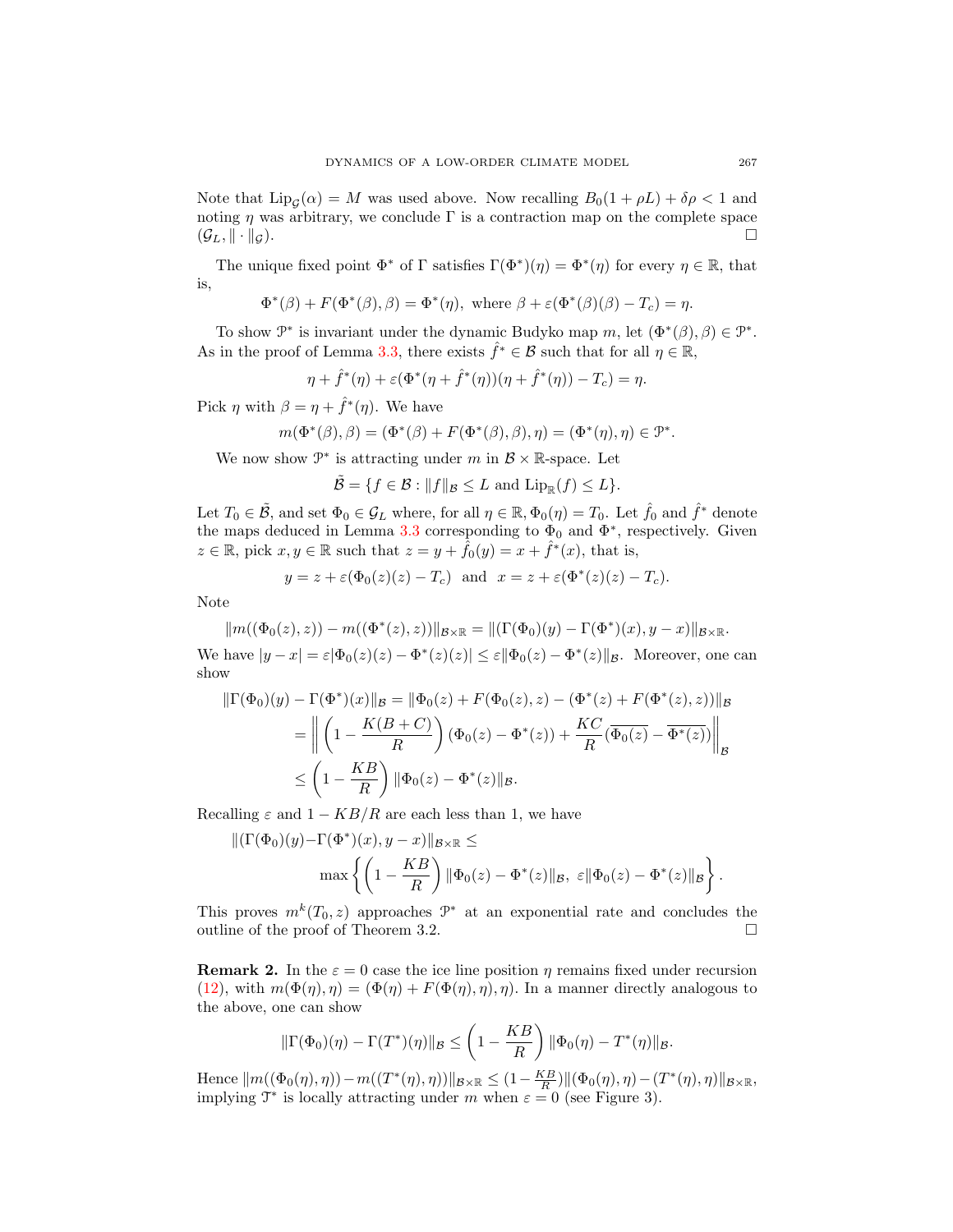**Corollary 1.** The m-invariant manifold  $\mathcal{P}^*$  is within  $O(\varepsilon)$  of  $\mathcal{T}^*$ .

The proof of this corollary requires one final estimate. Given  $z \in \mathbb{R}$ , pick  $x \in \mathbb{R}$ with  $z = x + \hat{f}^*(x)$ . We have

$$
\Phi^*(x) = \Phi^*(z) + F(\Phi^*(z), z) = \Phi^*(z) + F(\Phi^*(z) - T^*(z) + T^*(z), z).
$$

Again using  $F(T^*(z), z) = 0$ , one finds via the reverse triangle inequality

$$
\|\Phi^*(x) - \Phi^*(z)\|_{\mathcal{B}} = \frac{K}{R} \|(B+C)(\Phi^*(z) - T^*(z)) - C(\overline{\Phi^*(z)} - \overline{T^*(z)})\|_{\mathcal{B}}
$$
  
\n
$$
\geq \frac{K}{R} \Big[ (B+C) \|\Phi^*(z) - T^*(z)\|_{\mathcal{B}} - C \|\Phi^*(z) - T^*(z)\|_{\mathcal{B}} \Big]
$$
  
\n
$$
= \frac{KB}{R} \|\Phi^*(z) - T^*(z)\|_{\mathcal{B}}.
$$

Hence

$$
\|\Phi^*(z) - T^*(z)\|_{\mathcal{B}} \le \frac{R}{KB} \|\Phi^*(x) - \Phi^*(z)\|_{\mathcal{B}} \le \frac{RL}{KB} |\hat{f}^*(x)|,
$$

where the last inequality uses  $z = x + \hat{f}^*(x)$  and  $\Phi^* \in \mathcal{G}_L$ . Recalling  $\hat{f}^*(x) =$  $\varepsilon(\Phi^*(z)(z) - T_c)$  and again using  $\Phi^* \in \mathcal{G}_L$ , we have

$$
\|\Phi^*(z) - T^*(z)\|_{\mathcal{B}} \le \frac{RL}{KB}\varepsilon |\Phi^*(z)(z) - T_c| \le k_0\varepsilon,
$$

where  $k_0$  is independent of z. Hence for all  $z \in \mathbb{R}$ ,

$$
\|(\Phi^*(z), z) - (T^*(z), z)\|_{\mathcal{B}\times\mathbb{R}} = \max\{\|\Phi^*(z) - T^*(z)\|_{\mathcal{B}}, z - z\} \le k_0\varepsilon.
$$

As a consequence of Theorem 3.2 and Corollary 1, the analysis of the infinite dimensional system [\(12\)](#page-6-2) can be reduced to the study of the dynamics on the one dimensional *m*-invariant manifold  $\mathcal{P}^*$ . As  $\|\Phi^*(z) - T^*(z)\|_{\mathcal{B}} \le k_0 \varepsilon$  for every  $z \in \mathbb{R}$ , with  $k_0$  independent of z, we have  $|\Phi^*(\eta)(\eta) - T^*(\eta, \eta)| \leq k_0 \varepsilon$  for every ice line position  $\eta \in \mathbb{R}$ . As we'll see in the following section, the function

$$
h: \mathbb{R} \to \mathbb{R}, \ h(\eta) = T^*(\eta, \eta)
$$

then determines the dynamics of the model.

3.3. Dynamic Budyko model behavior. Let  $\alpha(y, \eta)$  be given by [\(8\)](#page-4-0), and set  $T_c = -10\degree\text{C}$  as in [\[38\]](#page-22-13). Recall that for  $\varepsilon = 0$  and for any given  $\eta$ , there is a corresponding equilibrium temperature profile given by  $(13)$  with ice line  $\eta$ . Note that for  $\varepsilon > 0$ , fixed points  $(T, \eta)$  of the dynamic Budyko map m must satisfy  $T(\eta) = T_c$ , that is, the equilibrium temperature at the ice line must equal the critical temperature.

Motivated by Corollary 1 above, we plot  $h(\eta) = T^*(\eta, \eta)$ , the equilibrium temperature at the ice line when  $\varepsilon = 0$ , as a function of  $\eta$  in Figure 5. For typical parameters there are two equilibrium solutions for which the temperature at the ice line equals T<sub>c</sub>. That is, there are two values  $\eta_1 < \eta_2$  with  $T^*(\eta_1, \eta_1) = -10$ <sup>o</sup>C =  $T^*(\eta_2, \eta_2)$ . The ice line at  $\eta_1$  corresponds to a large ice cap, while  $\eta_2$  represents a small ice cap of the type we currently have on Earth.

The graph  $\mathcal{P}^* = \{(\Phi^*(\eta), \eta) : \eta \in \mathbb{R}\}\$ giving the attracting invariant manifold for the dynamic Budyko map m is within  $O(\varepsilon)$  of  $\mathcal{T}^* = \{(T^*(y, \eta), \eta) : \eta \in \mathbb{R}\}\$ in the  $\mathcal{B} \times \mathbb{R}$ -norm. As shown above, we then have  $\Phi^*(\eta)(\eta)$  is within  $O(\varepsilon)$  of  $T^*(\eta, \eta)$ . This then implies the existence of  $\hat{\eta}_1 < \hat{\eta}_2$ , with  $\hat{\eta}_i$  near  $\eta_i$ , and with  $\Phi^*(\hat{\eta}_1)(\hat{\eta}_1) = T_c = \Phi^*(\hat{\eta}_2)(\hat{\eta}_2)$ . Moreover, we also observe the following: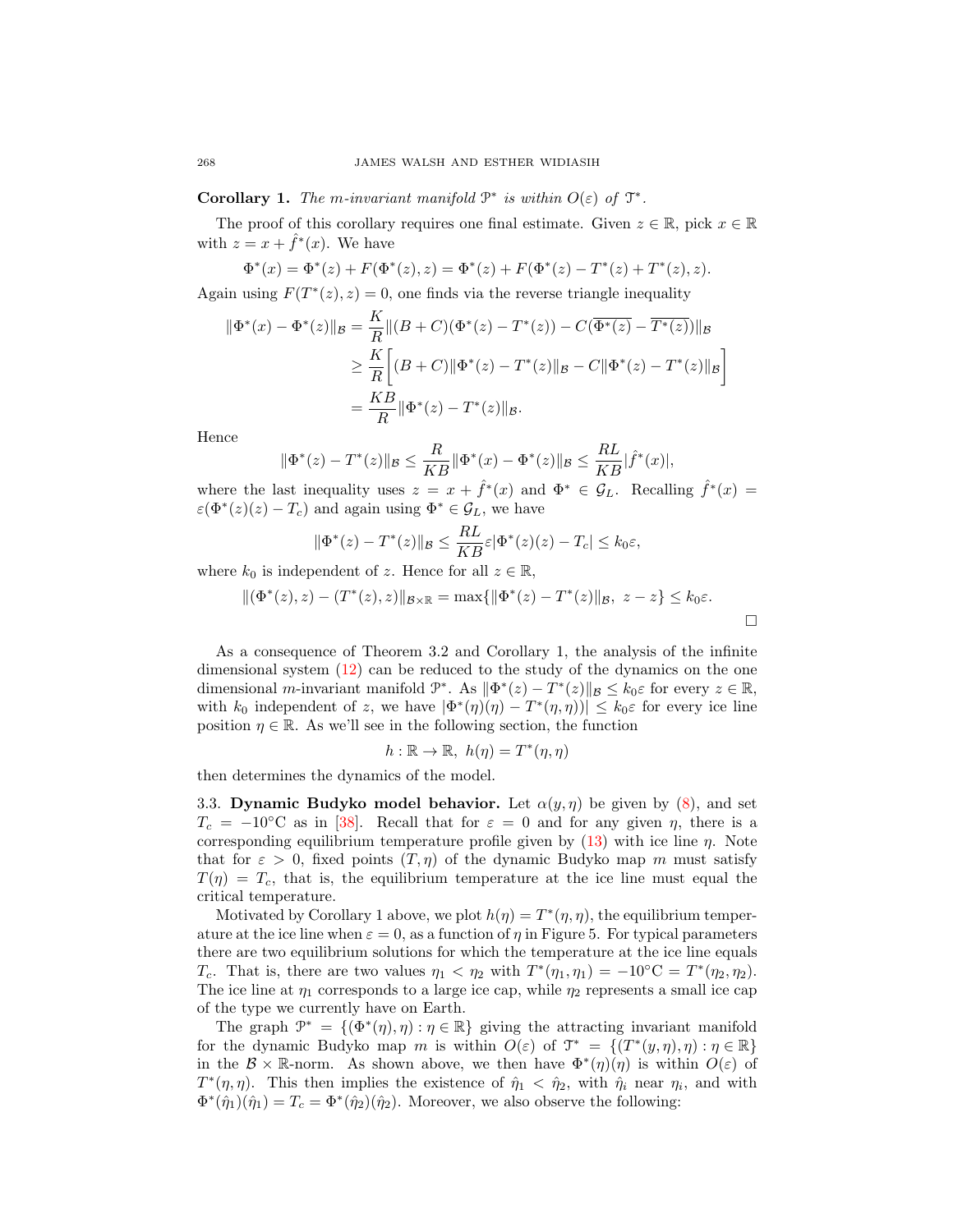

FIGURE 5. Solid curve: Temperature at the ice line  $\eta$  at equilibrium when  $\varepsilon = 0$ . Dashed curves:  $T^*(\eta, \eta) \pm \varepsilon$ . Parameters as in Figure 2.

- (i) For  $\eta > \hat{\eta}_2$ ,  $\Phi^*(\eta)(\eta) < T_c$ , implying ice will form and the ice line will descend toward  $\hat{\eta}_2$ .
- (ii) For  $\hat{\eta}_1 < \eta < \hat{\eta}_2$ ,  $\Phi^*(\eta)(\eta) > T_c$ , implying ice will melt and the ice line will move toward  $\hat{\eta}_2$ . We have that  $(\Phi^*(\hat{\eta}_2), \hat{\eta}_2)$  is a stable fixed point of m.
- (iii) For  $\eta < \hat{\eta}_1$ ,  $\Phi^*(\eta)(\eta) < T_c$ , and again ice will form as the ice line moves equatorward. We have that  $(\Phi^*(\hat{\eta}_1), \hat{\eta}_1)$  is an unstable fixed point of m.
- (iv) As  $\Phi^*(1)(1) < T_c$ , the ice free Earth is an unstable state; the snowball Earth is a stable state in this model as  $\Phi^*(0)(0) < T_c$ .

We see that naturally incorporating a simple mechanism for movement of the ice line as the planet heats up or cools down provides for an improved, dynamically resolved energy balance climate model. The infinite dimensional system [\(14\)](#page-7-1) reduces to the study of the dynamics on a one-dimensional invariant manifold, behavior which can be completely determined for  $\alpha(y, \eta)$  as in [\(8\)](#page-4-0). The emphasis of analyses of EBM had heretofore been placed on equilibrium solutions of the associated energy balance equation, with no recognition of the lack of any corresponding dynamical behavior.

The properties of the albedo function  $\alpha$  used in the proof of Theorem 3.2 are that the map  $\alpha : \mathbb{R} \to \mathcal{B}, \eta \mapsto \alpha(y, \eta)$  is an element of  $\mathcal{G}$ , with  $\text{Lip}_{\mathbb{R}}(\alpha(y, \eta)) \leq$ M for all  $\eta \in \mathbb{R}$ , and  $\text{Lip}_{\mathcal{G}}(\alpha) \leq M$ . (This is the reason the constant M appears in the choice of  $L$  in [\(15\)](#page-7-0).) It is natural then to ask whether the above approach can be extended to other energy balance models. We show this is the case in the following section, where an alternative albedo function leads to a scenario in which the model escapes the snowball Earth state, but with the ice line receding only to tropical latitudes.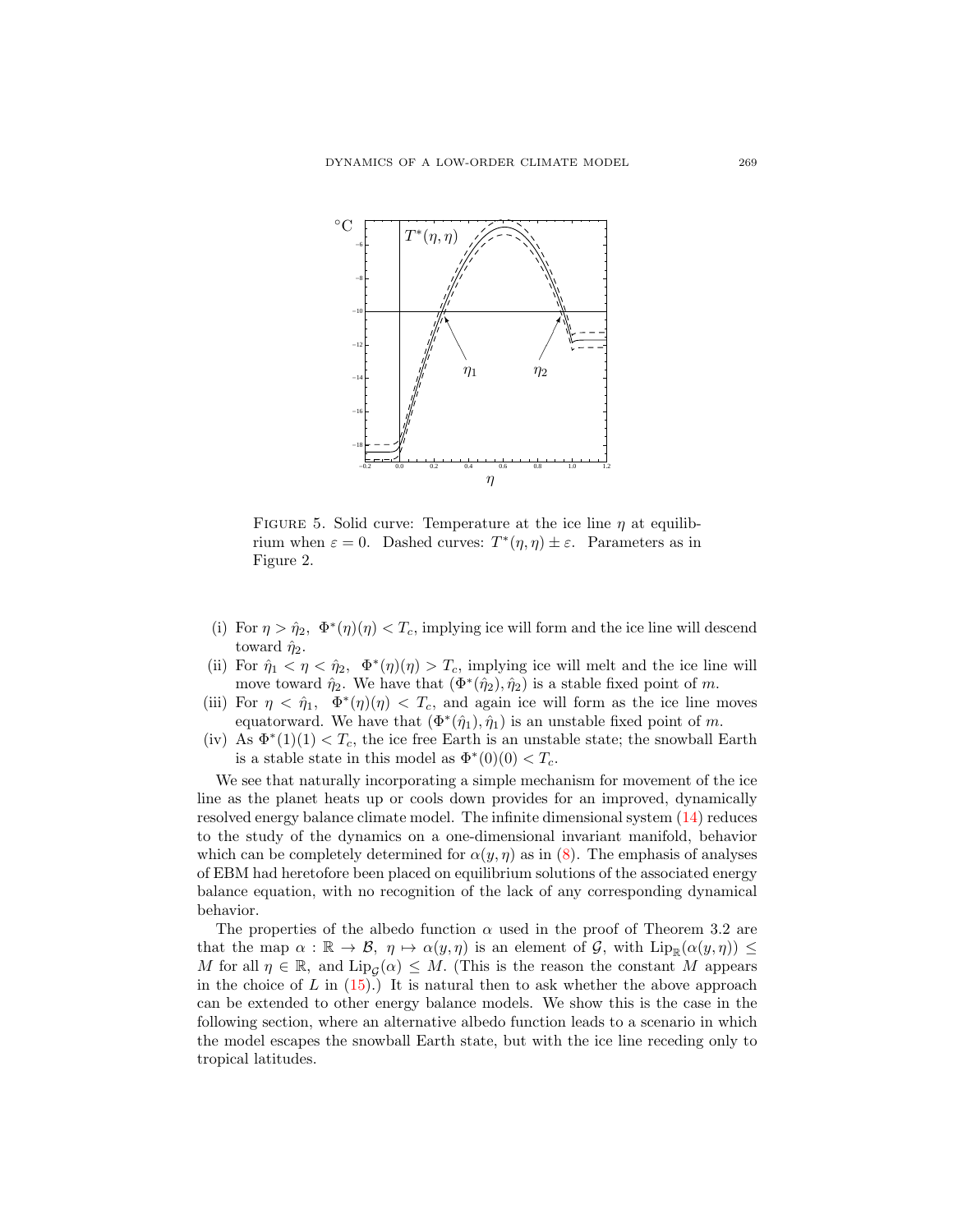## 4. The Jormungand global climate model.

4.1. Neoproterozoic glaciations. An abundance of geological and geochemical evidence indicates that ice sheets flowed into the ocean near the equator during two Neoproterozoic glacial periods, roughly 630 and 715 million years ago (Mya), respectively $([2], [4], [13], [16], [23])$  $([2], [4], [13], [16], [23])$  $([2], [4], [13], [16], [23])$  $([2], [4], [13], [16], [23])$  $([2], [4], [13], [16], [23])$  $([2], [4], [13], [16], [23])$  $([2], [4], [13], [16], [23])$  $([2], [4], [13], [16], [23])$  $([2], [4], [13], [16], [23])$  $([2], [4], [13], [16], [23])$  $([2], [4], [13], [16], [23])$ . Note that as the amount of snow and ice on the surface increases, the planetary albedo increases as well, and hence more insolation is reflected back into space. This positive ice albedo feedback causes the planet to cool further, so that the ice line continues to descend to lower latitudes. Given that glaciers advanced equatorward to such an extent during these glacial periods, some believe the Earth's ice albedo feedback ramped up to the point the planet became completelyice-covered  $([14], [13], [17],$  $([14], [13], [17],$  $([14], [13], [17],$  $([14], [13], [17],$  $([14], [13], [17],$  $([14], [13], [17],$  $([14], [13], [17],$  for example). This is the so-called *snowball* Earth hypothesis.

There is also evidence, however, suggesting that photosynthetic eukaryotes, and perhaps various types of more biologically complex sponges, thrived both before and immediately after these glacial episodes([\[1\]](#page-21-6) and references therein). In a recent model introduced in [\[1\]](#page-21-6), ice advances to 5-15◦ latitude, but a thin strip of ocean near the equator remains ice-free. This scenario is referred to as the Jormungand global climate state. In this fashion photosynthetic sea life could continue to exist, while glacial debris could flow into the ocean at low latitudes. The issue, however, is proposing a mechanism through which the planet is allowed to cool to the extent that glaciers exist in the tropics, yet not to the extent there is a runaway snowball Earth event.

4.2. The Jormungand model. Using atmospheric circulation considerations (the behavior of Hadley cells), as well as top-of-the-atmosphere albedo presumptions, an argument is made in [\[1\]](#page-21-6) for net annual average evaporation in a latitude band centered at 15◦–20◦ during the cold climate of the Neoproterozoic glaciations. This would imply sea ice forming in the tropics would not acquire a snow cover as there was insufficient precipitation relative to evaporation in this region. This leads to the incorporation of a bare sea ice albedo  $\alpha_i$ , with  $\alpha_w < \alpha_i < \alpha_s$ , into the model. As bare sea ice absorbs more insolation than does snow covered sea ice, this furnishes a possible mechanism by which the advance of glaciers in the tropics might be halted prior to reaching the equator.

We introduce a Lipschitz continuous albedo function below which, when incorporated into Budyko's model and coupled with a dynamic ice line, serves to yield an attracting Jormungand global climate state. This albedo function is a continuous approximation to that used in  $[1]$ , a work in which movement of the ice line was not considered. We note the ice line  $\eta$  will continue to represent the boundary between open ocean and (in this case, bare) sea ice.

Many of the parameter values used in the following are taken from [\[1\]](#page-21-6), which in turn were chosen in part so that a Jormungand state could be found when running the Community Atmosphere Model, an atmospheric global system model at the National Center for Atmospheric Research. The main criterion needed is a significant difference between the bare sea ice albedo  $\alpha_i$  and the snow covered ice albedo  $\alpha_s$ .

We do note the solar constant  $Q$  was roughly  $94\%$  of its current value 600-700 Mya. Due to the vast amount of ice covering the planet during a Jormungand state, the draw-down of  $CO<sub>2</sub>$  from the atmosphere via silicate weathering [\[29\]](#page-22-8) was also greatly reduced. As atmospheric  $CO<sub>2</sub>$  absorbs radiation in the infrared, this leads to a reduction in outgoing longwave radiation, modeled by a decrease in parameter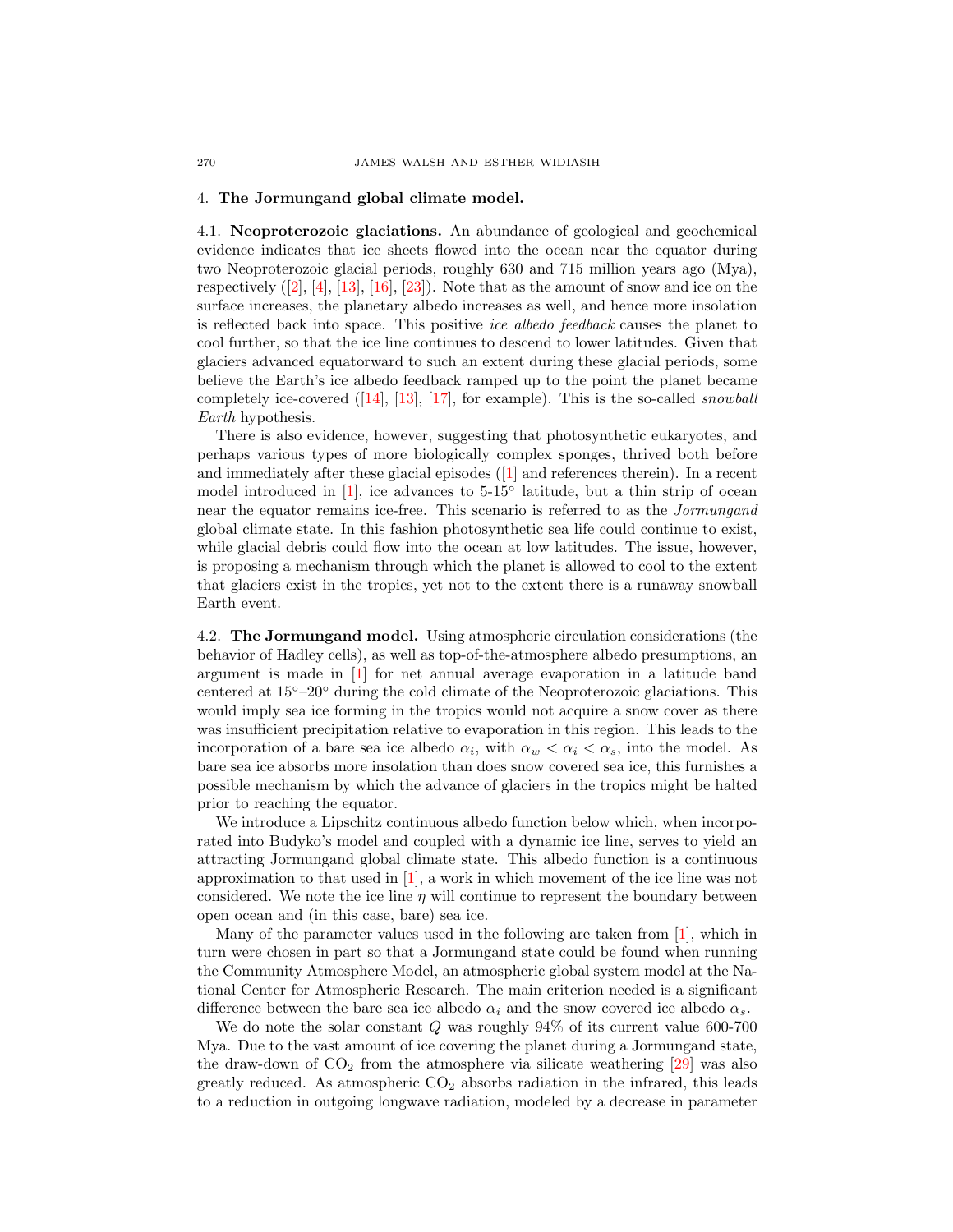A from its current value. Finally, the ratio  $C/B$  is taken to be smaller during these glacial periods as meridional heat transport was less efficient, due in part to the extremely cold temperatures.

We assume no bare sea ice exists poleward of  $y = 0.35$ . We assume the latititudinal width of the bare sea ice is 0.35 when  $\eta = 0$ , and decreases linearly to zero when  $\eta = 0.35$ . Hence, the function

$$
\delta(\eta) = \begin{cases}\n-\eta + 0.35, & \eta < 0.35 \\
0, & \eta \ge 0.35\n\end{cases}
$$

represents the extent of any bare sea ice. Our albedo function is then

<span id="page-14-0"></span>
$$
\alpha_J(y,\eta) = \frac{\alpha_s + \alpha_w}{2} + \frac{\alpha_i - \alpha_w}{2} \tanh(M(y-\eta)) + \frac{\alpha_s - \alpha_i}{2} \tanh(M(y-(\eta+\delta(\eta)))) \tag{17}
$$

It is not difficult to show that each of  $\text{Lip}_{\mathbb{R}}(\alpha_J(\cdot, \eta))$  and  $\text{Lip}_{\mathcal{G}}(\alpha_J)$  is once again bounded above by  $M$ . Hence all estimates arising in the proof of Theorem 3.2 carry through unchanged if the albedo in  $(8)$  is replaced with  $(17)$  and the relationships in [\(15\)](#page-7-0) hold. The dependence of the albedo  $\alpha_J$  on the position of the ice line  $\eta$  is illustrated in Figure 6.



FIGURE 6. The albedo function given in  $(17)$ . The extent of bare sea ice linearly shrinks to 0 as  $\eta$  increases through 0.35. Dashed:  $\eta = 0.1$ . Dash-Dot:  $\eta = 0.25$ . Solid:  $\eta = 0.5$ .

4.3. Invariant manifold in the coupled Jormungand–ice line model. We consider [\(4\)](#page-3-2) with albedo function  $\alpha_J$  given by [\(17\)](#page-14-0). As in section 2.2, equilibrium solutions are given by

$$
T_J^*(y,\eta) = \frac{1}{B+C} \left( Qs(y)(1-\alpha_J(y,\eta)) + Q\frac{C}{B}(1-\overline{\alpha}_J(\eta)) - A\left(1+\frac{C}{B}\right) \right),
$$

with a revised

$$
\overline{\alpha}_J(\eta) = \int_0^1 s(y)\alpha_J(y,\eta)dy.
$$

We plot several such solutions in Figure 7, and once again note the equilibrium temperature profile depends explicitly on  $\eta$ . Moreover, given any  $\eta \in [0,1]$  there is an equilibrium solution of [\(4\)](#page-3-2) having an ice line at  $\eta$ . The equilibrium solutions embedded in R are correspondingly given by [\(13\)](#page-6-3) with  $\alpha(y, \eta)$  replaced by  $\alpha_J(y, \eta)$ .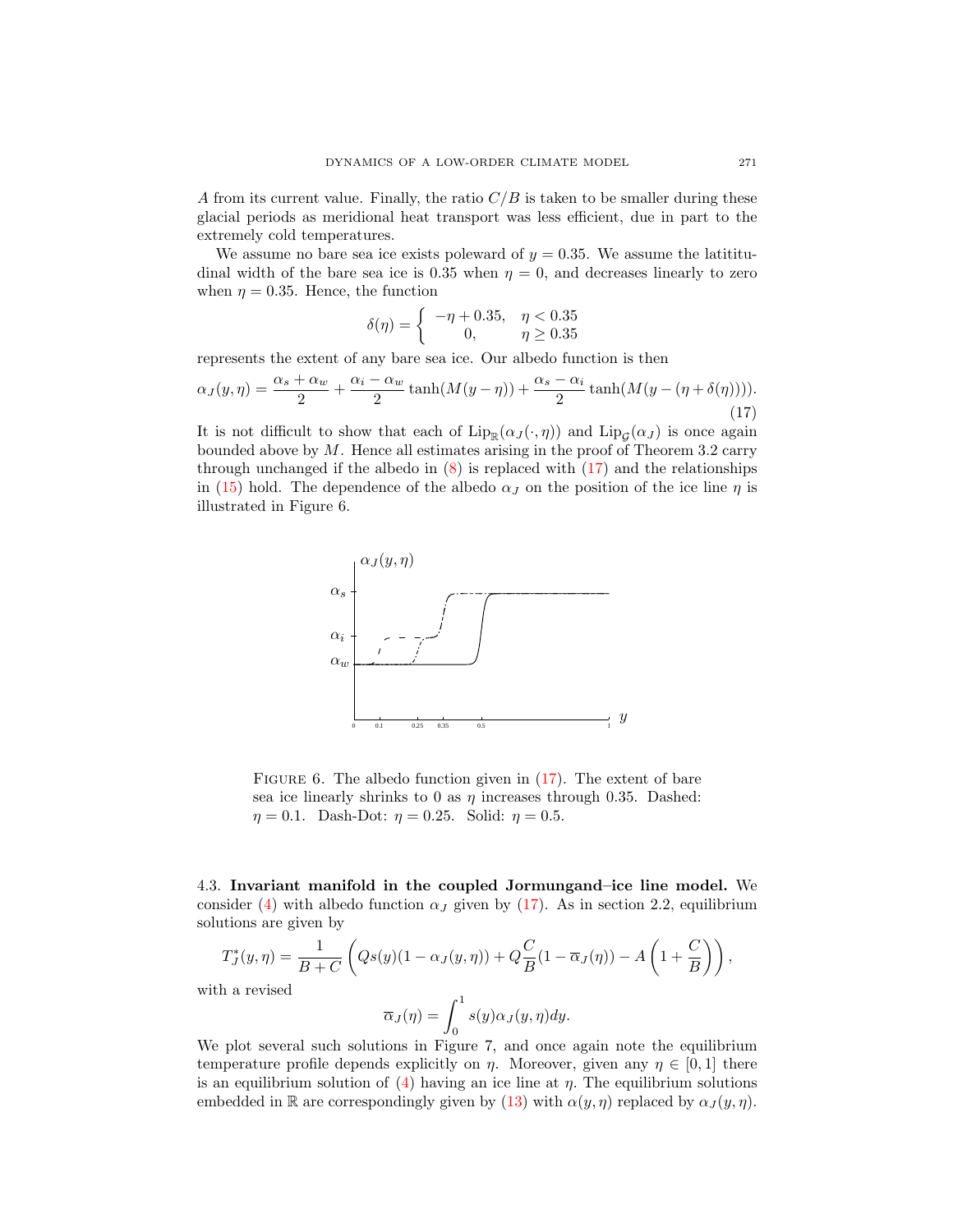

FIGURE 7. Equilibrium solutions of  $(4)$  with albedo function  $(17)$ . Solid:  $\eta = 0.1$ . Dashed:  $\eta = 0.25$ . Dash-Dot:  $\eta = 0.4$ . Parameters:  $Q = 321, A = 167, B = 1.5, C = 2.25, M = 50, \alpha_w = 0.32, \alpha_i =$  $0.46, \alpha_s = 0.72.$ 

To impart a dynamics perspective, the Jormungand model may be coupled with an equation for the evolution of  $\eta$ , as in Section 3. We consider the dynamic Budyko map for the Jormungand model

<span id="page-15-0"></span> $m_J : \mathcal{B} \times \mathbb{R} \to \mathcal{B} \times \mathbb{R}, m_J(T(y), \eta)) = (T(y) + F(T(y), \eta), \eta + G(T(y), \eta)),$  (18) with  $F(T, \eta)$  as in [\(11\)](#page-6-1) but with  $\alpha(y, \eta)$  replaced by  $\alpha_J(y, \eta)$ , and  $G(T, \eta)$  as in [\(12\)](#page-6-2).

Our albedo function  $\alpha_J(y, \eta)$  has been constructed to satisfy the criteria of Theorem 3.2. For the  $\varepsilon = 0$  case,

$$
\mathfrak{T}_J^* = \{(T_J^*(y,\eta),\eta) : \eta \in \mathbb{R}\}
$$

is an attracting  $m<sub>J</sub>$ -invariant manifold comprised of fixed points. For  $\varepsilon > 0$  and sufficiently small there exists a locally attracting invariant manifold

$$
\mathcal{P}_J^* = \{ (\Phi_J^*(\eta), \eta) : \eta \in \mathbb{R} \},
$$

which is within  $O(\varepsilon)$  of  $\mathfrak{T}_J^*$ , as in Section 3. The study of the dynamics of mapping  $m<sub>J</sub>$  for the Jormungand–ice line model is reduced to determining the model behavior on  $\mathcal{P}_{J}^*$ .

Due to the fact there are smaller seasonal variations in temperature near the equator, ice which formed near the low-latitude ice line was less likely to melt over the course of a year if the ice line temperature was near freezing. Thus in the Jormungand model the critical temperature is taken to be  $T_c = 0$ °C [\[1\]](#page-21-6). Given the albedo function  $\alpha_J(y, \eta)$ , one can rigorously show the existence of three  $\eta$ -values for which  $T_J^*(\eta, \eta) = 0$ °C for our choice of parameters.

In Figure 8 we plot the equilibrium temperature at the ice line  $h(\eta) = T_J^*(\eta, \eta)$ . Recalling the attracting invariant manifold  $\{(\Phi_j^*(\eta), \eta) : \eta \in \mathbb{R}\}\)$  is within  $O(\varepsilon)$  of  $\{(T^*_J(y,\eta),\eta): \eta \in \mathbb{R}\}\$ in the  $\mathcal{B} \times \mathbb{R}$ -norm, we again have that  $\Phi^*_J(\eta)(\eta)$  is within  $O(\varepsilon)$  of  $T_J^*(\eta, \eta)$ . We conclude there exist  $\hat{\eta}_1 < \hat{\eta}_2 < \hat{\eta}_3$  with  $\Phi_J^*(\hat{\eta}_i)(\hat{\eta}_i) = 0$ °C, and hence mapping [\(18\)](#page-15-0) has three fixed points on  $\mathcal{P}_{J}^{*}$ . Via an analysis similar to that provided in Section 3.3, we see that  $(\Phi^*_J(\hat{\eta}_1), \hat{\eta}_1)$  and  $(\Phi^*_J(\hat{\eta}_3), \hat{\eta}_3)$  are each attracting, while  $(\Phi^*_{J}(\hat{\eta}_2), \hat{\eta}_2)$  is unstable. We thus have a stable equilibrium solution for the coupled Jormungand model for which the ice line lies in lower latitudes.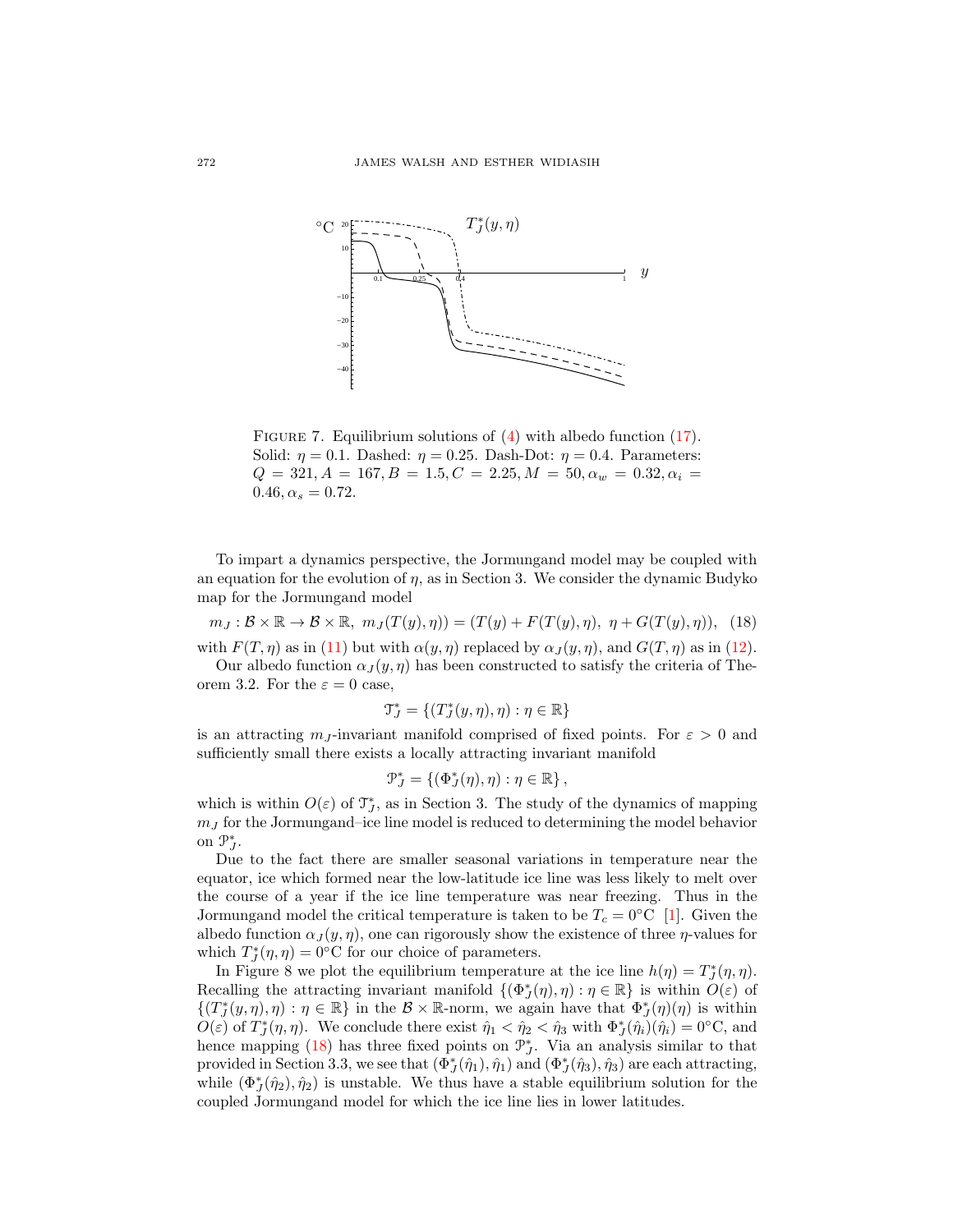

FIGURE 8. Temperature at equilibrium at the ice line with albedo function [\(17\)](#page-14-0) when  $\varepsilon = 0$ . Parameters as in Figure 7.

We also note that, as for the dynamic Budyko map m with albedo function  $(8)$ , the ice free state is unstable. The snowball Earth state, however, is unstable in the Jormungand model as  $\Phi_J^*(0)(0) > 0$ °C. This is a consequence of the lower albedo  $\alpha_i$  of the bare sea ice forming near the equator, relative to  $\alpha_s$ .

4.4. **Bifurcations.** We investigate the behavior of  $m<sub>J</sub>$ -orbits on the attracting invariant manifold  $\mathcal{P}_{J}^{*}$  as parameters are varied. In this section we focus on the parameter A, though other parameters may be adjusted as well. Recall that A is the constant term in the approximation used for the outgoing longwave radiation in the model formulation. As the concentration of greenhouse gasses such as  $CO<sub>2</sub>$ increases, more longwave radiation is absorbed by the atmosphere, leading to a decrease in the parameter A. Similarly, as the concentration of greenhouse gasses decreases, more longwave radiation escapes to space, leading to an increase in the parameter  $A$ . In this fashion one can consider  $A$  as serving as a proxy for greenhouse gas concentrations, though the rise and fall of the former is opposite that of the latter.

Many authors have previously discussed bifurcations in EBM([\[1\]](#page-21-6), [\[9\]](#page-21-15), [\[10\]](#page-21-16), [\[31\]](#page-22-17), [\[38\]](#page-22-13), and references therein). Each of these treatments, however, is lacking in that none considers movement of the ice line with changes in temperature. (Indeed, there is a common assumption the climate system is always in equilibrium.) Bifurcations of solutions of  $(1)$  as a parameter varies are presented in these studies with no consideration of the dynamical nature of the equilibrium point in question. The introduction of the ice line equation in [\(10\)](#page-6-0), and the analysis of the coupled  $(T, \eta)$ -system initiated in [\[41\]](#page-22-10), places the study of bifurcations in EBM on firm mathematical footing.

We plot the parameter A versus the position of the ice line in Figure 9. More specifically, given  $\eta$  we compute the corresponding A-value for which  $T_J^*(\eta, \eta) = 0$  $T_c$ . The horizontal line  $A = A_2$  in Figure 9 indicates the A-value used in the plot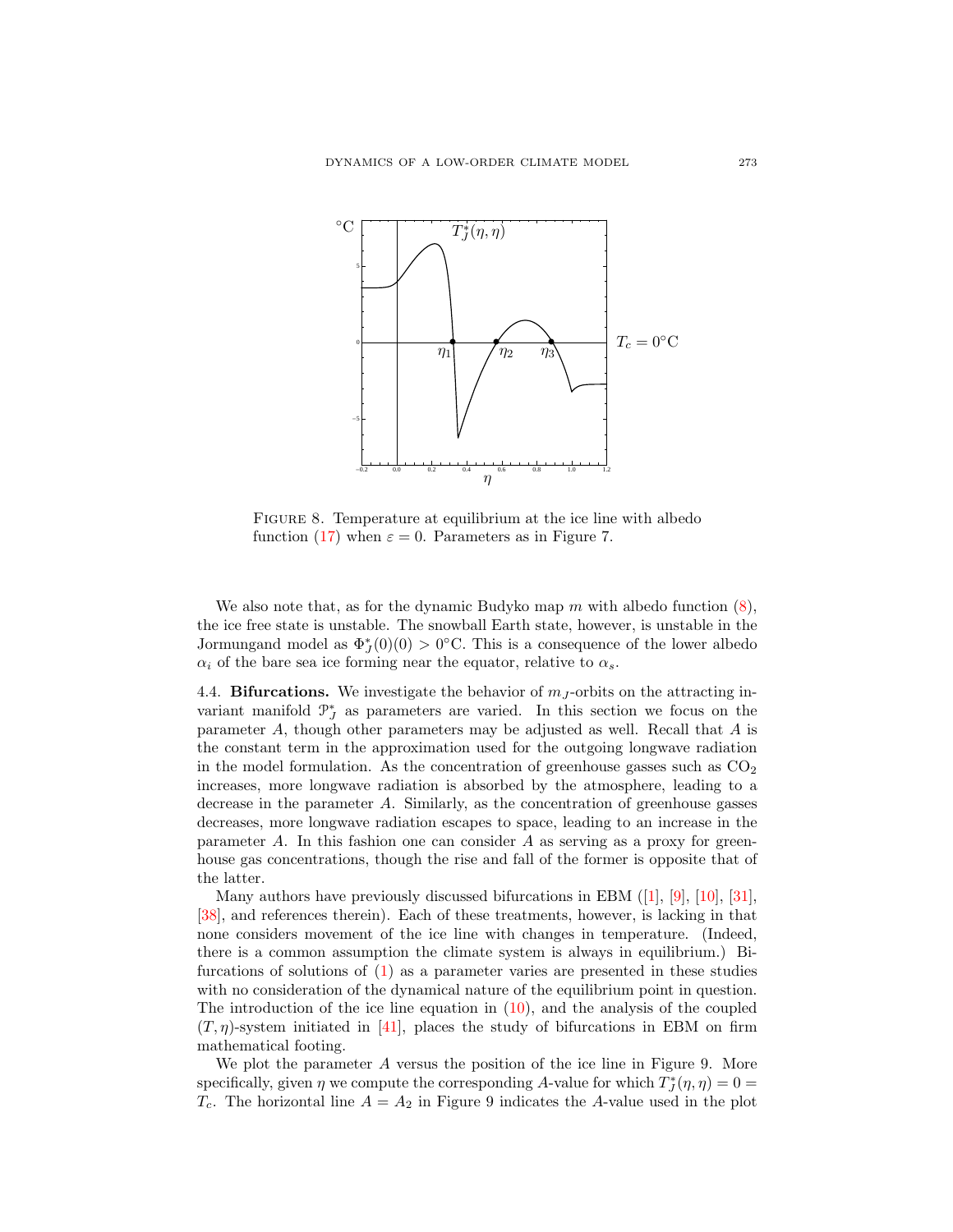

FIGURE 9. Bifurcation plot in the  $(\eta, A)$ -plane. The solid black curve gives  $(\eta, A)$  pairs for which  $T^*(\eta, \eta) = 0$ °C. The vertical gray lines correspond to an ice free planet (right) and snowball Earth (left). Parameters as in Figure 8.

shown in Figure 8, with the arrows indicating the movement of the ice line for that A-value. Hence the intersection points  $\eta_1 < \eta_2 < \eta_3$  of  $A = A_2$  with the  $(\eta, A)$ -curve correspond to the three fixed points lying on  $\mathcal{P}_{J}^{*}$  discussed in the previous section.

We note there are several bifurcations as A decreases from 178 to 156 W/m<sup>2</sup>. Horizontal line  $A = A_1$  in Figure 9 corresponds to the scenario in which there is a stable large ice cap, and an unstable equilibrium solution with ice line very near the equator. The vertical gray line to the left in Figure 9 corresponds to the snowball Earth state, which is stable for sufficiently high A-values.

For lower values of A, such as that corresponding to line  $A = A_3$  in Figure 9, there exist a large stable ice cap, a slightly smaller unstable ice cap at equilibrium, and a stable ice free Earth (represented by the vertical line to the right in the figure).

Given the parameter values associated with the great Neoproterozoic glaciations, it is the behavior of the model for A-values nearer  $A_2$  in Figure 9 which are of greatest interest in this section. Note the fixed point corresponding to the large ice cap is attracting for an interval of parameter values centered at  $A = 167$ . As A increases through roughly 169  $\rm W/m^2$ , however, the stable small ice cap solution disappears, and the system evolves toward an equilibrium solution with ice line at roughly  $\sin^{-1}(0.3)$ . In the Jormungand model, the lower albedo of the bare sea ice near the equator, relative to the albedo of the snow covered sea ice, serves to tamp down the positive ice albedo feedback sufficiently so as to avoid a snowball Earth.

5. Incorporating land into the model. The models analyzed to this point assume the surface of the planet is comprised entirely of water and ice. In terms of albedo, two variations of ice—bare and snow covered—are considered. Though the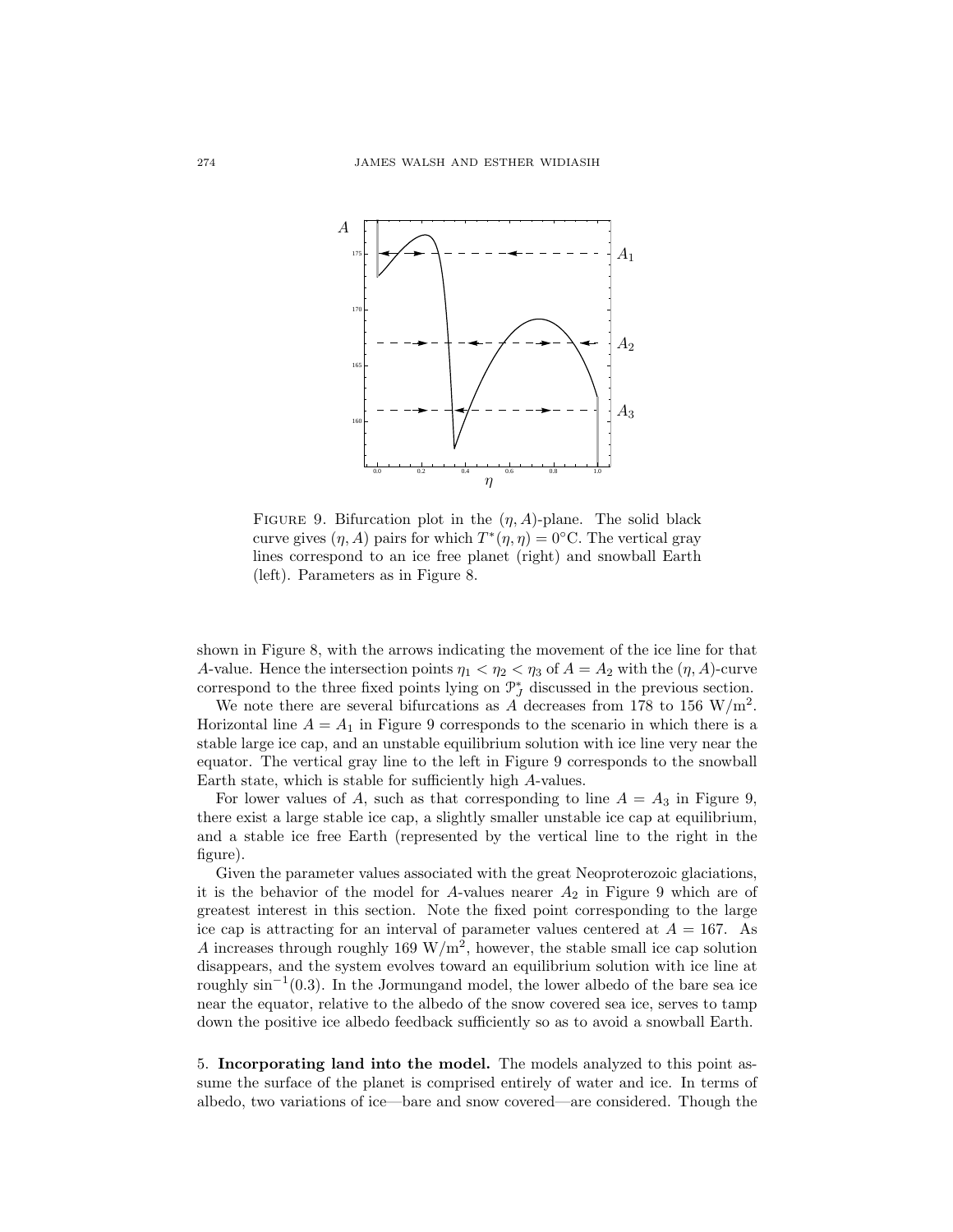surface of the Earth is three-fourths water, so that a water planet may serve as a viable approximation, it is nevertheless desirable to include land mass, and its distribution, in the model.

The position and topology of continental land masses on Earth have changed significantly over geologic time scales. During the Neoproterozoic Era, for example, most of the land was clustered in lower latitudes about the equator [\[14\]](#page-21-7). Roughly 300 Mya, there was but one large, connected continental land mass [\[20\]](#page-22-18).

In this section we incorporate land into the dynamic Budyko model to further illustrate the utility of Theorem 3.2. We assume a symmetry in both temperature and land placement across the equator, so that once again  $y \in [0, 1]$ . As in [\[19\]](#page-21-17), we consider a band or annulus of land extending from latitude  $\eta_1$  northward to latitude  $\eta_2$ , with  $0 \leq \eta_1 < \eta_2 \leq 1$ . There is then a symmetrically positioned band in the southern hemisphere. Striving for simplicity, we do not adjust the heat capacity of the Earth's surface so that it varies with latitude, as in [\[19\]](#page-21-17).

As a first example we assume there is no ice on the planet. Such warmer climates prevailed many times in Earth's history, with but one example furnished by the period leading up to and during the Palaeocene-Eocene Thermal Maximum [\[34\]](#page-22-19). We choose an albedo function such as that plotted in Figure 10, using an albedo value  $\alpha_{\ell}$  for land which is larger than  $\alpha_{w}$ . We also ensure the albedo function has appropriate bounds on its Lipschitz constants, enabling us to use results in Section 3. The function

$$
\alpha(y,\eta) = \alpha_w + \frac{\alpha_\ell - \alpha_w}{2} \tanh(M(y-\eta_1)) - \frac{\alpha_\ell - \alpha_w}{2} \tanh(M(y-\eta_2)) \tag{19}
$$

is an example of such an albedo function.



FIGURE 10. Left: Albedo function for an ice free Earth with a band of land on the annulus  $\eta_1 \leq y \leq \eta_2$ . Right: The corresponding attracting equilibrium temperature profile.

Note the lower bound  $\eta_1$  of the land annulus can be viewed as a non-dynamic ice line, that is, we can construct a system analogous to [\(12\)](#page-6-2), albeit with  $\varepsilon = 0$  and  $\eta_1$ playing the role of the (fixed) ice line  $\eta$ . We conclude that, given a prescribed value of  $\eta_1$ , there exists a locally attracting temperature profile  $T^*(y, \eta_1)$  as in Figure 10. The qualitative behavior of the surface temperature over time is independent of the placement of the land mass. We see the equilibrium temperature over land is lower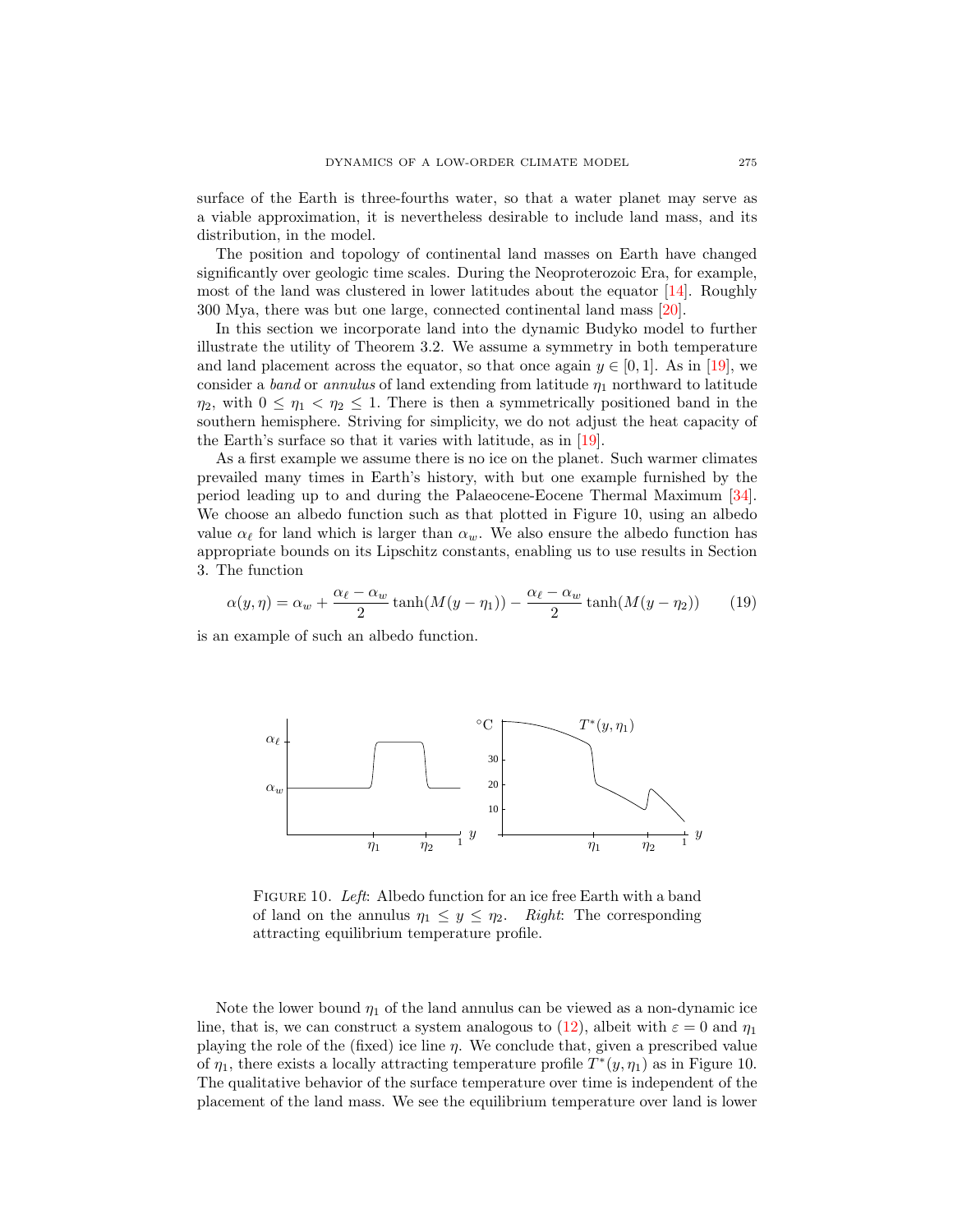than that over the ocean due to the fact land reflects insolation more effectively than does water.

For a second and more dynamic example we return to the Neoproterozoic Era, now placing the annulus of land about the equator [\[15\]](#page-21-18). We thus assume land extends from the equator northward to  $y = 0.35$ . As before, we let  $\eta$  represent the boundary between sea ice and open ocean water. Assuming a paucity of precipitation relative to evaporation in lower latitudes as in [\[1\]](#page-21-6), we further assume glaciers do not form easily near sea level on land.

We thus have three distinct albedo values  $\alpha_w < \alpha_{\ell} < \alpha_s$ , where  $\alpha_{\ell}$  represents the albedo of land. For the associated albedo function we choose

<span id="page-19-0"></span>
$$
\alpha(y,\eta) =
$$
\n
$$
\begin{cases}\n\frac{\alpha_s + \alpha_\ell}{2} + \frac{\alpha_s - \alpha_\ell}{2} \tanh(M(y - .35)), \ \eta < 0.35 \\
\frac{\alpha_s + \alpha_\ell}{2} - \frac{\alpha_\ell - \alpha_w}{2} \tanh(M(y - .35)) + \frac{\alpha_s - \alpha_w}{2} \tanh(M(y - \eta)), \ \eta \ge 0.35.\n\end{cases}
$$
\n(20)

The surface albedo as a function of the ice line is illustrated in Figure 11. Note that if  $\zeta < \eta < 0.35$ ,  $\alpha(y,\zeta) = \alpha(y,\eta)$ , which corresponds in the model to the restriction of the ice line from moving significantly over land. We also note  $M$  serves as an upper bound for both Lipschitz constants  $\text{Lip}_{\mathbb{R}}(\alpha(\cdot, \eta))$  and  $\text{Lip}_{\mathcal{G}}(\alpha)$  for  $\alpha(y, \eta)$  as in [\(20\)](#page-19-0).

While recognizing the geophysical process modeled above lacks a mechanism by which  $\eta$  might lie near the equator, given the definition of the albedo function [\(20\)](#page-19-0) for  $\eta \in [0, 0.35)$ , we can nonetheless invoke Theorem 3.2 in a meaningful way. Sketched in Figure 12 is the equilibrium temperature at the ice line  $T^*(\eta, \eta)$  when  $\varepsilon = 0$ , with albedo function [\(20\)](#page-19-0). We see this model admits two distinct possibilities for stable asymptotic behavior. The attracting fixed point for the dynamic Budyko map corresponding to  $\eta_3$  in Figure 12 represents an ice cap positioned at roughly 46 $\degree$ N. The attracting fixed point corresponding to  $\eta_1$  in Figure 12, just below  $\eta = 0.35$ , represents a planet with no open water, albeit one with a lack of ice cover over the band of land.



FIGURE 11. The albedo function given in [\(20\)](#page-19-0). Dashed:  $\eta = 0.2$ . Dash-Dot:  $\eta = 0.5$ . Solid:  $\eta = 0.8$ .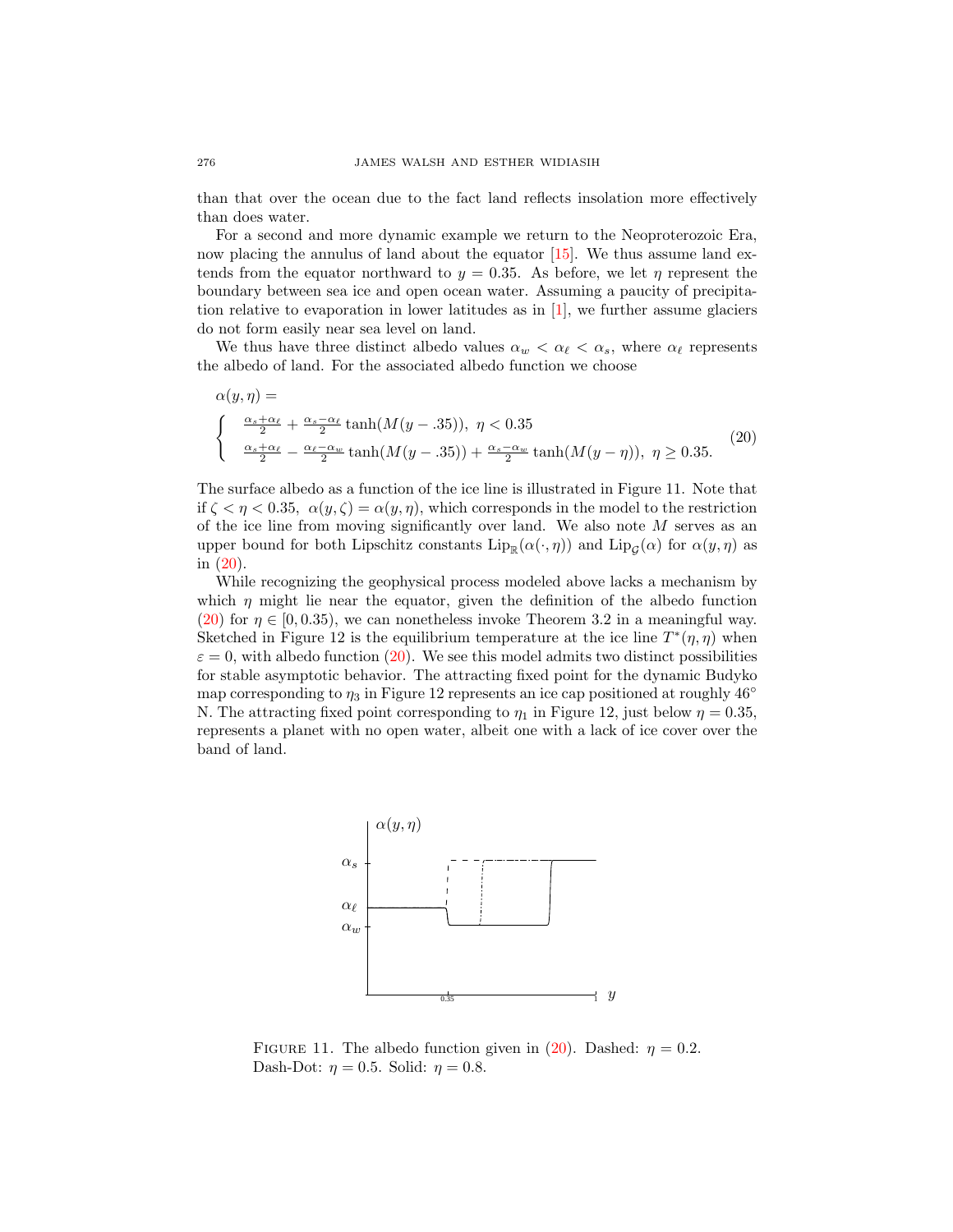

FIGURE 12. Temperature at equilibrium at the ice line with albedo function [\(20\)](#page-19-0) when  $\varepsilon = 0$ . Parameters:  $Q = 321, A = 172, B =$  $1.5, C = 2.25, M = 50, \alpha_w = 0.32, \alpha_\ell = 0.4, \alpha_s = 0.62.$ 

Further development of the model might include the presence of glaciers in moun-tainous regions on the annulus of land [\[25\]](#page-22-20). The role of the ice line  $\eta$  would remain the same. Due to the existence of mountain glaciers, however, we now consider a second ice line, denoted by  $\zeta$ , representing the boundary between ice covered and bare land. This then necessitates a second ice line equation for the evolution of  $\zeta$ , as well as a corresponding extension of Theorem 3.2. Noting that EBM provide only broad perspectives on a few, large-scale factors in climate dynamics, this model would nonetheless incorporate the role of geography into the ice-albedo feedback process in a more realistic fashion, while remaining accessible to mathematical analysis. Such an analysis would naturally extend results presented in this paper.

6. Conclusion. The study of large scale planetary and atmospheric climate processes provides for a host of interesting mathematical modeling problems. Latitudedependent energy balance models, such as those introduced by Budyko and Sellers in 1969, have been extensively studied. In all previous works, however, no attention was given to the dynamical nature of equilibrium solutions of the governing equation. Analyses of bifurcations of equilibrium points were presented in various articles without first determining if the equilibrium solutions were stable or unstable. Fundamental questions, such as what happens to the evolution of the surface temperature for fixed parameter values if the system isn't started at the equilibrium temperature profile, had yet to be addressed.

In recent work Budyko's model was coupled with a dynamic ice line [\[41\]](#page-22-10): as the planet cools off (respectively, heats up), the ice line moves equatorward (respectively, poleward). Given certain conditions imposed on the smoothness of the albedo and temperature distribution functions, as well as on model parameters, Widiasih proved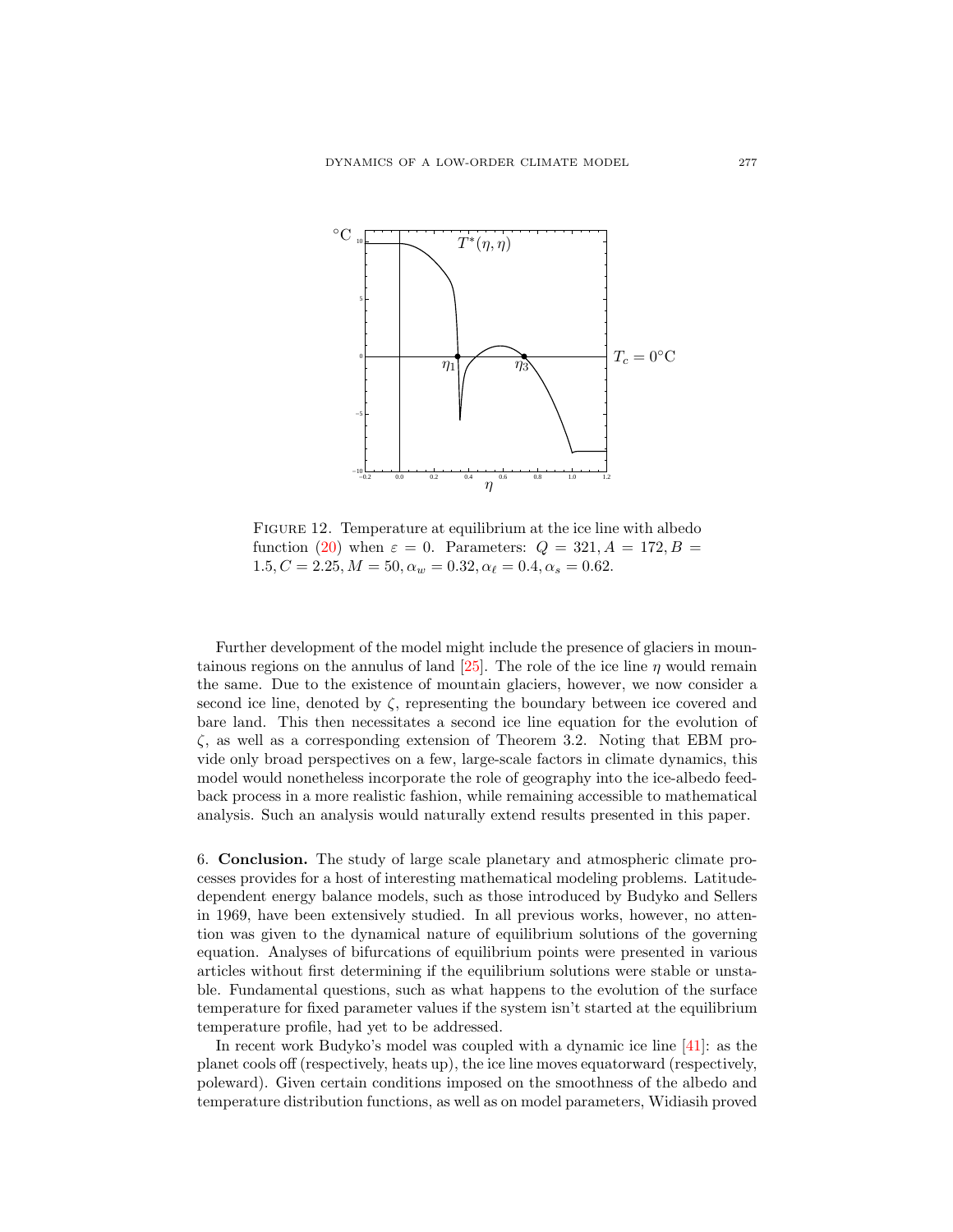the existence of a one-dimensional attracting invariant manifold in the temperature– ice line state space, leading to a complete understanding of model behavior.

In this work the mathematical approach to the study of EBM is continued and expanded upon, firmly placing such models in a dynamical systems context. Theorem 3.2 can be applied to the coupled Budyko–ice line model with a variety of albedo functions, such as that appropriate for the Jormungand global climate model, as well as others which take into consideration the presence of land. Rich possibilities exist for further progress in the mathematical analysis of energy balance models arising in the study of climate.

Acknowledgments. J.W. thanks the School of Mathematics at the University of Minnesota for its support during a recent sabbatical visit, during which this work began. E.W. was supported in part by a grant to the University of Arizona from HHMI (52006942). We thank Richard McGehee and collaborators at the Mathematics of Climate Research Network for their support, and we thank the referees for insightful comments on an earlier draft of this paper.

#### **REFERENCES**

- <span id="page-21-6"></span>[1] D. Abbot, A. Viogt and D. Koll, [The Jormungand global climate state and implications for](http://dx.doi.org/10.1029/2011JD015927) [Neoproterozoic glaciations,](http://dx.doi.org/10.1029/2011JD015927) J. Geophys. Res., 116 (2011).
- <span id="page-21-10"></span> $[2]$  H. Bao, J. Lyons and C. Zhou, Triple oxygen isotope evidence for elevated  $CO<sub>2</sub>$  levels after a Neoproterozoic glaciation, Nature, 453 (2008), 504–506.
- <span id="page-21-9"></span>[\[3\]](http://www.ams.org/mathscinet-getitem?mr=MR1445489&return=pdf) P. Bates, K. Lu and C. Zeng, [Existence and persistence of invariant manifolds for semiflows in](http://dx.doi.org/10.1090/memo/0645) [Banach space,](http://dx.doi.org/10.1090/memo/0645) Memoirs of the American Mathematical Society, Providence, RI, 135 (1998).
- <span id="page-21-11"></span>[4] B. Bodiselitsch, C. Koeberl, S. Master and W. Reimold, [Estimating duration and intensity](http://dx.doi.org/10.1126/science.1104657) [of Neoproterozoic snowball glaciations from Ir anomalies,](http://dx.doi.org/10.1126/science.1104657) Science, 308 (2005), 239–242.
- <span id="page-21-1"></span>[\[5\]](http://www.ams.org/mathscinet-getitem?mr=MR1912293&return=pdf) H. Broer, C. Simó and R. Vitolo, [Bifurcations and strange attractors in the Lorenz-84 climate](http://dx.doi.org/10.1088/0951-7715/15/4/312) [model with seasonal forcing,](http://dx.doi.org/10.1088/0951-7715/15/4/312) Nonlinearity, 15 (2002), 1205–1267.
- <span id="page-21-4"></span>[\[6\]](http://www.ams.org/mathscinet-getitem?mr=MR2425049&return=pdf) H. Broer and R. Vitolo, [Dynamical systems modeling of low-frequency variability in low-order](http://dx.doi.org/10.3934/dcdsb.2008.10.401) [atmospheric models,](http://dx.doi.org/10.3934/dcdsb.2008.10.401) Disc. Cont. Dyn. Syst. B, 10 (2008), 401–419.
- <span id="page-21-2"></span>[\[7\]](http://www.ams.org/mathscinet-getitem?mr=MR2799543&return=pdf) H. Broer, H. Dijkstra, C. Sim´o, A. Sterk and R. Vitolo, [The dynamics of a low-order model](http://dx.doi.org/10.3934/dcdsb.2011.16.73) [for the Atlantic multidecadal oscillation,](http://dx.doi.org/10.3934/dcdsb.2011.16.73) *Disc. Cont. Dyn. Syst. B*, **16** (2011), 73-102.
- <span id="page-21-5"></span>[8] M. I. Budyko, The effect of solar radiation variation on the climate of the Earth, Tellus, 5 (1969), 611–619.
- <span id="page-21-15"></span>[\[9\]](http://www.ams.org/mathscinet-getitem?mr=MR0540938&return=pdf) R. Cahalan and G. North, [A stability theorem for energy-balance climate modes,](http://dx.doi.org/10.1175/1520-0469(1979)036<1178:ASTFEB>2.0.CO;2) J. Atmos. Sci., 36 (1979), 1178–1188.
- <span id="page-21-16"></span>[10] P. Chylek and J. A. Coakley, [Analytical analysis of a Budyko-type climate model,](http://dx.doi.org/10.1175/1520-0469(1975)032<0675:AAOABT>2.0.CO;2) J. Atmos. Sci., **32** (1975), 675–679.
- <span id="page-21-0"></span>[11] M. Claussen et al, Earth system models of intermediate complexity: Closing the gap in the spectrum of climate models, Climate Dynamics, 18 (2002), 579–586.
- <span id="page-21-8"></span>[12] C. Graves, W-H. Lee and G. North, [New parameterizations and sensitivities for simple climate](http://dx.doi.org/10.1029/92JD02666) [models,](http://dx.doi.org/10.1029/92JD02666) J. Geophys. Res., 198 (1993), 5025–5036.
- <span id="page-21-12"></span>[13] P. Hoffman, A. Kaufman, G. Halverson and D. Schrag, [A Neoproterozoic snowball Earth,](http://dx.doi.org/10.1126/science.281.5381.1342) Science, 281 (1998), 1342–1346.
- <span id="page-21-7"></span>[14] P. Hoffman and D. Schrag Snowball Earth, Sci. Amer., 282 (2000), 68-75.
- <span id="page-21-18"></span>[15] P. Hoffman and D. Schrag, [The snowball Earth hypothesis: Testing the limits of global change,](http://dx.doi.org/10.1046/j.1365-3121.2002.00408.x) Terra Nova, 14 (2002), 129–155.
- <span id="page-21-13"></span>[16] R. Kerr, [Snowball Earth has melted back to a profound wintry mix,](http://dx.doi.org/10.1126/science.327.5970.1186) Science, 327 (2010), 1186.
- <span id="page-21-14"></span>[17] J. Kirschivink, Late Proterozoic low-latitude global glaciation: the snowball Earth, in The Proterozoic Biosphere: A Multidisciplinary Study (eds. J. Schopf and C. Klein), Cambridge University Press, 1992, section 2.3.
- <span id="page-21-3"></span>[\[18\]](http://www.ams.org/mathscinet-getitem?mr=MR2681415&return=pdf) W. Langford and G. Lewis, Poleward expansion of Hadley cells, Can. Appl. Math. Quart., 17 (2009), 105–119.
- <span id="page-21-17"></span>[19] R. Q. Lin and G. North, [A study of abrupt climate change in a simple nonlinear climate](http://dx.doi.org/10.1007/BF00211062) [model,](http://dx.doi.org/10.1007/BF00211062) Climate Dynamics, 4 (1990), 253–261.